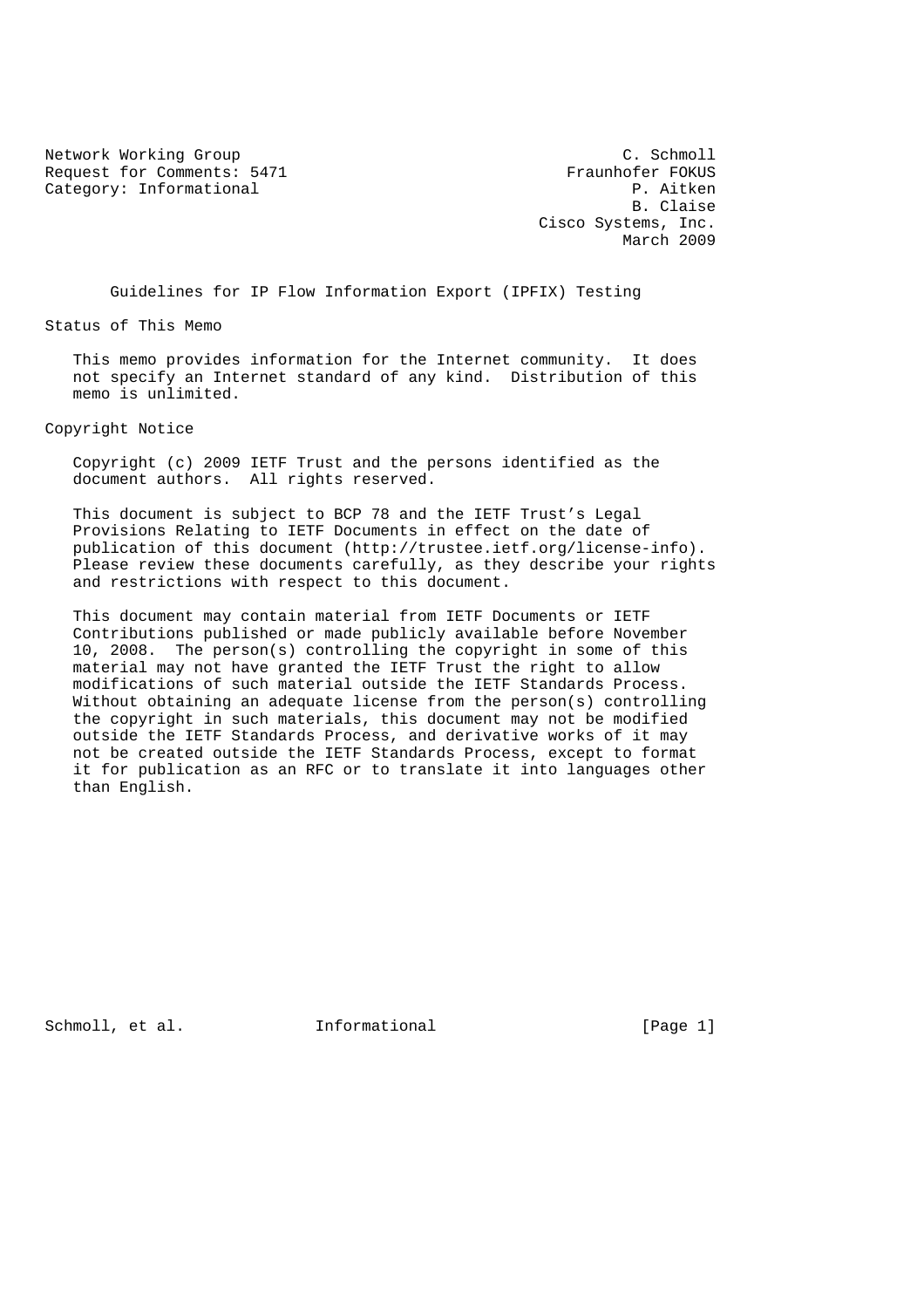#### Abstract

 This document presents a list of tests for implementers of IP Flow Information eXport (IPFIX) compliant Exporting Processes and Collecting Processes. This document specifies guidelines for a series of tests that can be run on the IPFIX Exporting Process and Collecting Process in order to probe the conformity and robustness of the IPFIX protocol implementations. These tests cover all important functions, in order to gain a level of confidence in the IPFIX implementation. Therefore, they allow the implementer to perform interoperability or plug tests with other IPFIX Exporting Processes and Collecting Processes.

## Table of Contents

|  | 2.1. Conventions Used in This Document 5                        |
|--|-----------------------------------------------------------------|
|  |                                                                 |
|  | 3.1. Exporting Process/Collecting Process Connectivity Tests  6 |
|  | 3.1.1. Connectivity Tests between the Exporting                 |
|  |                                                                 |
|  |                                                                 |
|  | 3.2.1. Transmission of Template with Fixed-Size                 |
|  |                                                                 |
|  | 3.2.2. Transmission of Template with                            |
|  | Variable-Length Information Elements 7                          |
|  |                                                                 |
|  |                                                                 |
|  |                                                                 |
|  |                                                                 |
|  | 3.3.1. Enterprise-Specific Information Elements 11              |
|  | 3.3.2. Reduced Size Encoding of Information Elements 11         |
|  | 3.3.3. Multiple Instances of the Same Information               |
|  | Element in One Template12                                       |
|  |                                                                 |
|  | 3.4.1. Using Any Information Elements as Scope 12               |
|  |                                                                 |
|  | 3.4.3. Metering Process Statistics Option Template 13           |
|  | 3.4.4. Metering Process Reliability Statistics                  |
|  | Option Template 14                                              |
|  | 3.4.5. Exporting Process Reliability Statistics                 |
|  |                                                                 |
|  | 3.4.6. Flow Keys Option Template 14                             |

Schmoll, et al. **Informational** [Page 2]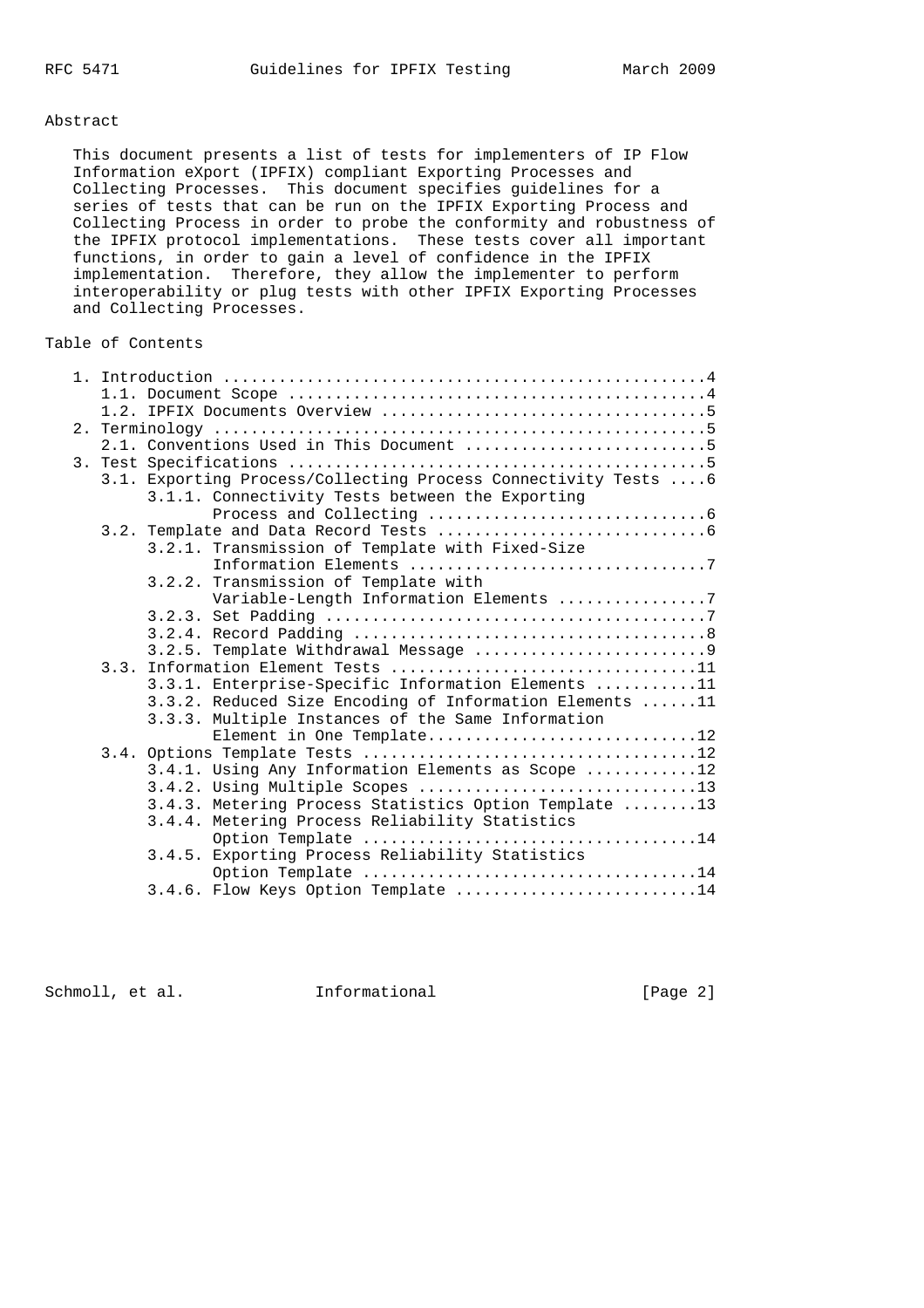|  | 3.5.1. Large Number of Records for One Template 15         |
|--|------------------------------------------------------------|
|  | 3.5.2. Excessive Rate of Incoming Data Records 15          |
|  |                                                            |
|  | 3.5.4. Many New Templates within the Data Template         |
|  |                                                            |
|  | 3.5.5. Multiple Exporting Processes Exporting to           |
|  | One Collecting Process 17                                  |
|  | 3.5.6. Export from One Exporting Process to                |
|  | Multiple Collecting Processes 17                           |
|  |                                                            |
|  | 3.6.1. Temporary Network Disconnect 17                     |
|  | 3.6.2. Exporting Process Termination and Restart           |
|  | during Data Transmission 18                                |
|  | 3.6.3. Collecting Process Termination and Restart          |
|  | during Data Transmission 18                                |
|  | 3.6.4. Incorrect Template Records and Options              |
|  |                                                            |
|  | 3.6.5. Incorrect Data Record 22                            |
|  | 3.6.6. Export of Non-Matching Template and Data Records 23 |
|  |                                                            |
|  | 3.6.8. Re-Using Template IDs 24                            |
|  | 3.7. TLS Connectivity and Policy Selection 28              |
|  |                                                            |
|  | 3.7.2. TLS over TCP Connectivity Test 29                   |
|  | 3.7.3. DTLS over UDP Connectivity Test 29                  |
|  | 3.7.4. DTLS over PR-SCTP Connectivity Test 29              |
|  | 3.7.5. TLS Bidirectional Authentication Policy Test 30     |
|  | 3.7.6. Exporting Process Identity Mismatch TLS             |
|  |                                                            |
|  | 3.7.7. Collecting Process Identity Mismatch TLS            |
|  |                                                            |
|  |                                                            |
|  |                                                            |
|  |                                                            |

Schmoll, et al. 1nformational 1999 [Page 3]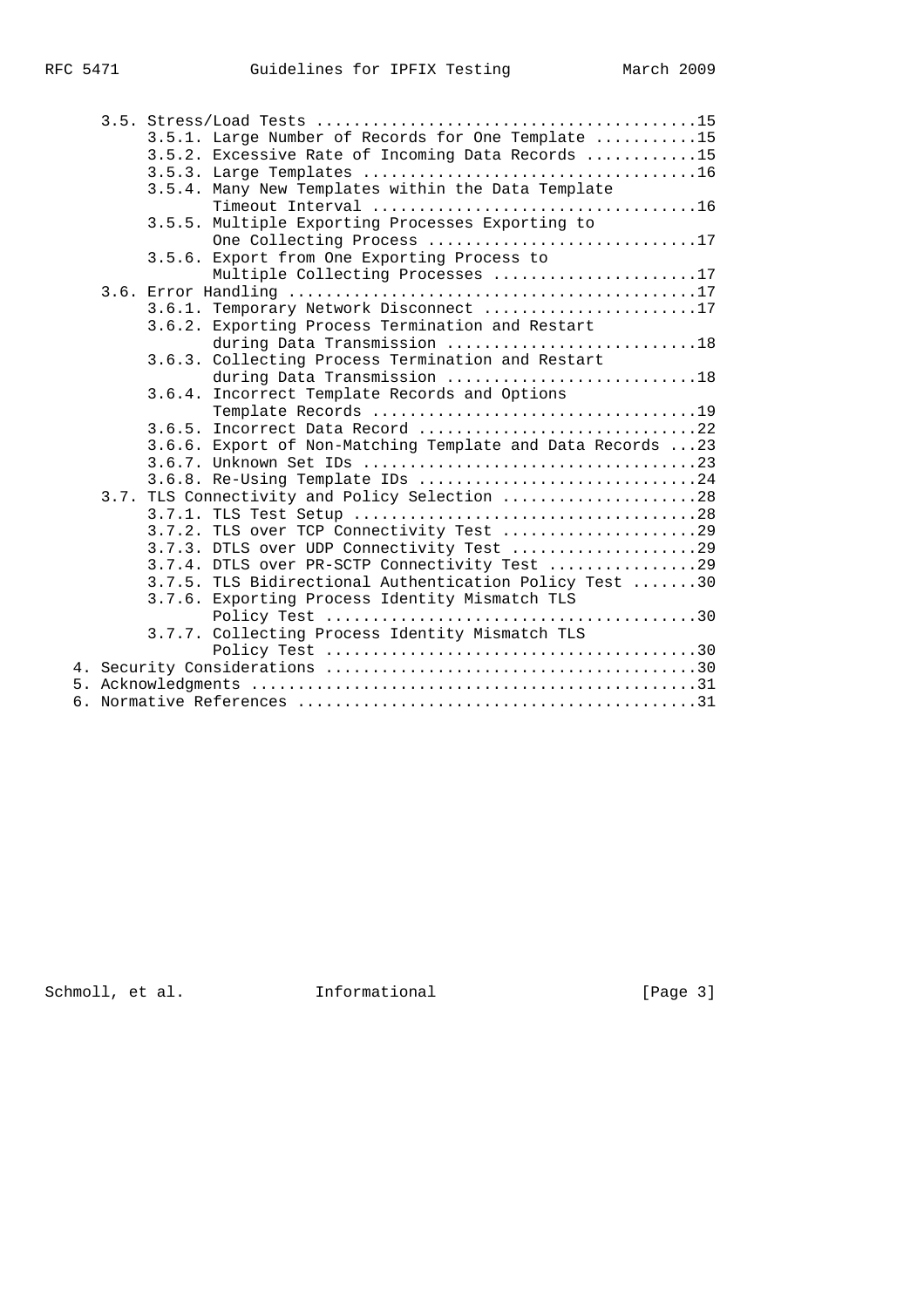## 1. Introduction

 An IPFIX implementation, whether in software, firmware, or hardware, needs to be tested thoroughly in order to check its robustness and gain confidence in the conformity to the IPFIX documents on which it is based.

 For a testable IPFIX software tool kit, one needs at least one IPFIX Exporting Process and one IPFIX Collecting Process. However, when one has, for example, only implemented a Collector, then it can be complemented with a third-party Exporter for these tests.

 This document specifies guidelines for a series of tests that can be run on the IPFIX Exporting Process and Collecting Process in order to probe the conformity and robustness of the IPFIX protocol implementations.

 The tests listed here can form a valuable common basis for implementers involved in interoperability testing when all of them use these tests to check their own Exporting Process and Collecting Process implementation first.

 The tests can be executed in a testbed environment or on a live network.

 However, care should be taken regarding the "stress/load test" and the "temporary network disconnect", as they might impact other systems in the network. We recommend that these specific tests should be executed only in a testbed environment.

## 1.1. Document Scope

 This document lists tests intended to be performed between an implementation of an IPFIX Exporting Process and an IPFIX Collecting Process. For some tests, multiple instances of each of those components (Observation Points, Metering Process, Exporting Process, Collecting Process) are involved. The testing of those different IPFIX components complicates the testing as usually one tests his software against an existing implementation, which is proven to be compliant. In some cases, two unproven implementations of the Exporting Process and Collecting Process must be tested against each other. The tests range from basic transport connectivity to export of Template and associated Data Records, high load on the Collecting Process, and error condition situations. This document is not intended as a replacement for formal testing software procedures based on, e.g., TTCN3 (http://www.ttcn-3.org/) but as a best practices approach to an informal testing of a developer's IPFIX implementation.

Schmoll, et al. **Informational** [Page 4]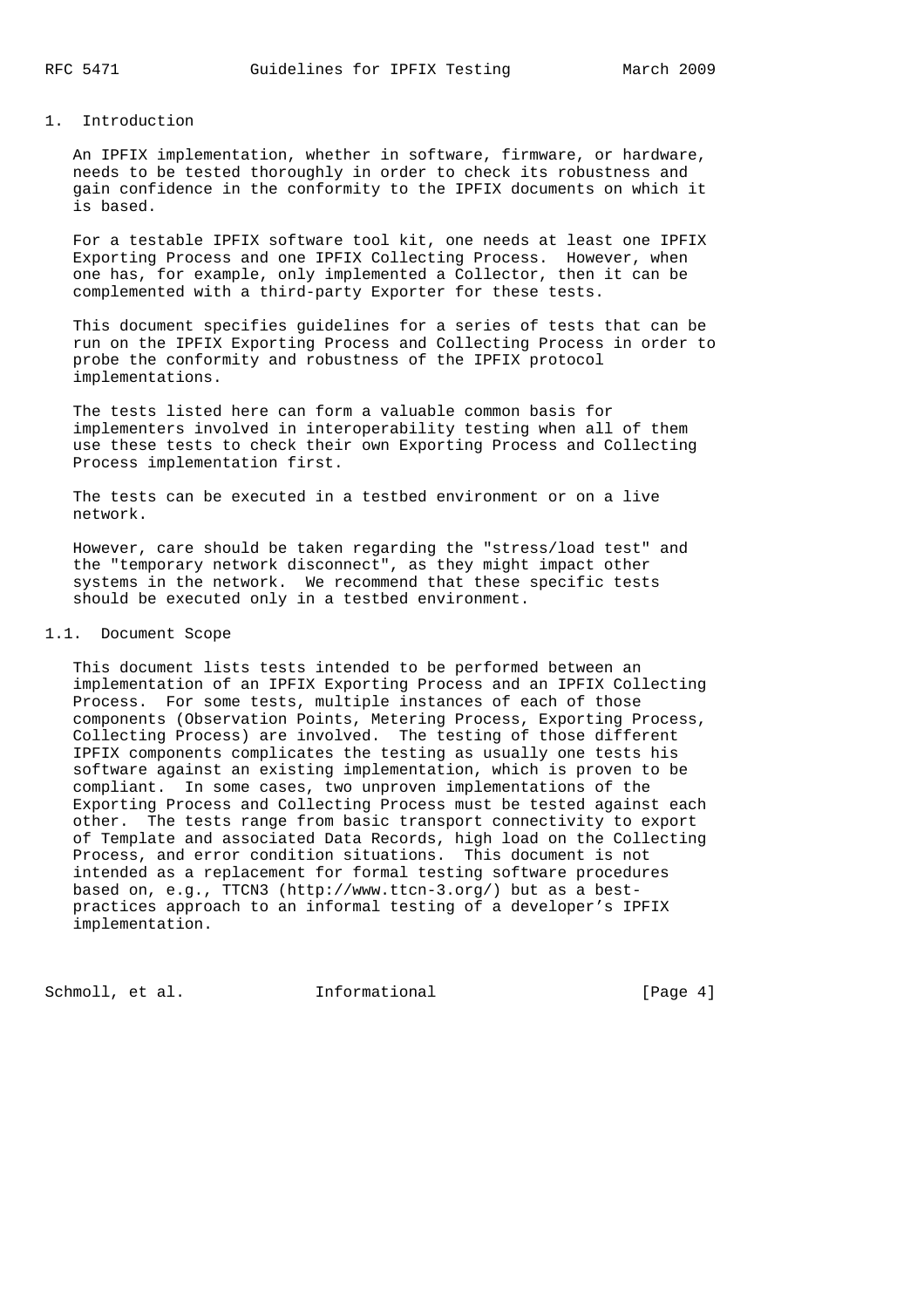## 1.2. IPFIX Documents Overview

 The IPFIX protocol [RFC5101] provides network administrators with access to IP Flow information. The architecture for the export of measured IP Flow information out of an IPFIX Exporting Process to a Collecting Process is defined in [RFC5470], per the requirements specified in [RFC3917].

 [RFC5470] specifies how IPFIX Data Records and Templates are carried via a congestion-aware transport protocol from IPFIX Exporting Processes to IPFIX Collecting Processes. IPFIX has a formal description of IPFIX Information Elements, their name, type, and additional semantic information, as specified in [RFC5102]. Finally, [RFC5472] describes what type of applications can use the IPFIX protocol and how they can use the information provided. It furthermore shows how the IPFIX framework relates to other architectures and frameworks.

### 2. Terminology

 IPFIX-specific terminology used in this document is defined in Section 2 of [RFC5101]. In this document, as in [RFC5101], the first letter of each IPFIX-specific term is capitalized.

2.1. Conventions Used in This Document

 The key words "MUST", "MUST NOT", "REQUIRED", "SHALL", "SHALL NOT", "SHOULD", "SHOULD NOT", "RECOMMENDED", "MAY", and "OPTIONAL" in this document are to be interpreted as described in [RFC2119].

3. Test Specifications

 The tests described in this section MAY be performed using an IPFIX Exporting Process on one host and an IPFIX Collecting Process on a different host. The configuration of the Observation Point, Metering Process, Exporting Process, and Collection Process SHOULD be recorded for every test along with the test results.

 The successful execution of all tests described in this section will give the tester a high confidence that the tested implementation is conformant with the IPFIX architecture and protocol. It does however not provide a 100% comprehensive coverage or formal proof of conformance.

Schmoll, et al. **Informational** [Page 5]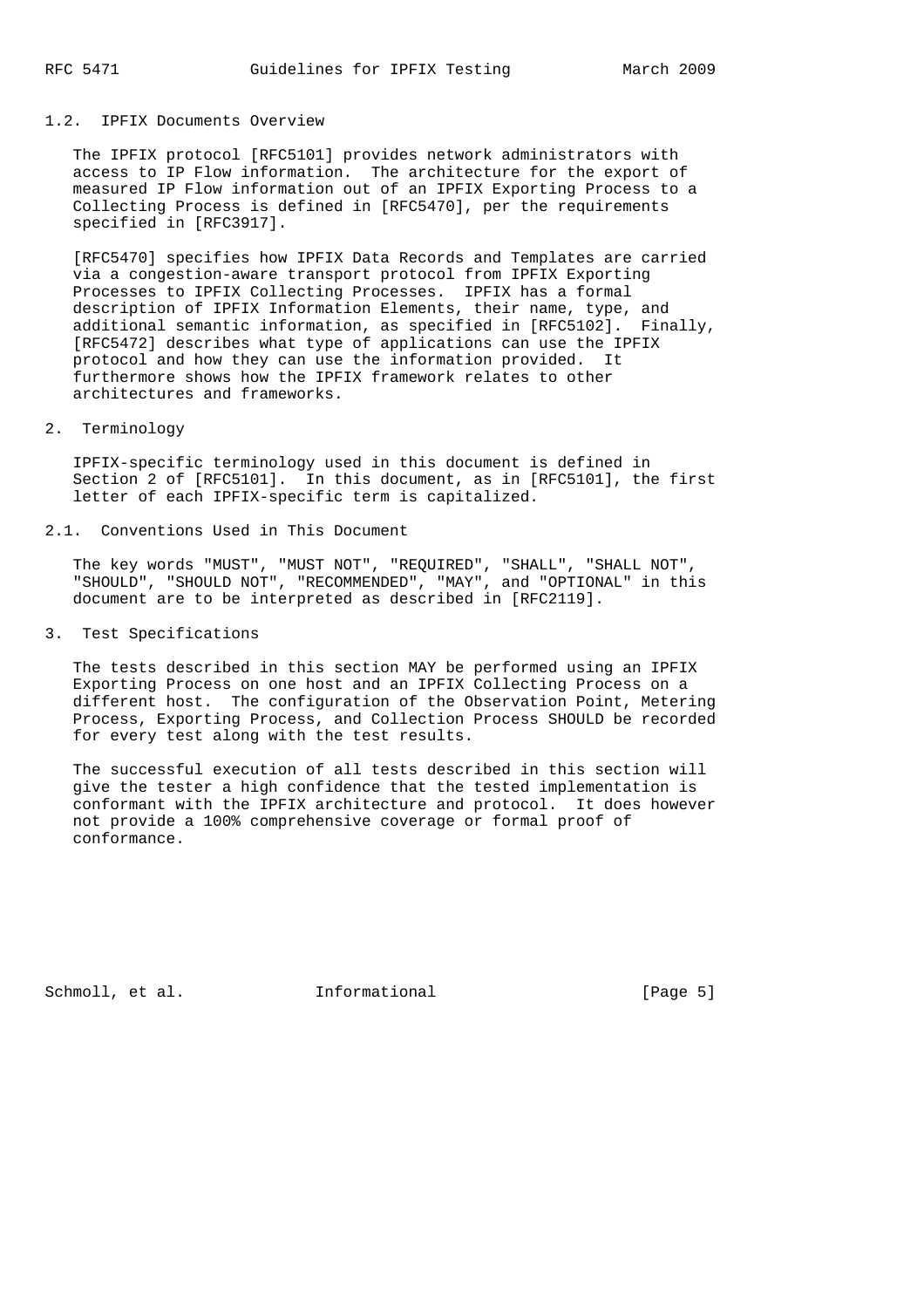3.1. Exporting Process/Collecting Process Connectivity Tests

 This section lists the basic tests that are preconditions for the more complex tests specified in later sections of this document.

3.1.1. Connectivity Tests between the Exporting Process and Collecting Process

 The tester must create one Exporting Process and one Collecting Process, must configure the Exporting Process to export at least one Template Set and associated Data Records to the Collecting Process, and must cause the Exporting Process to initiate the export.

 When the Exporting Process and Collecting Process are to be connected by a Stream Control Transmission Protocol (SCTP) transport, the tester must ensure that an SCTP association is established.

 When the Exporting Process and Collecting Process are to be connected by a TCP transport, the tester must ensure that a TCP connection is established.

 The tester must ensure that the Transport Session parameters (IP addresses and ports) are correct.

 Note that specifying instructions and tools on how to ensure that a Transport Session is correctly established and that the parameters are correct is out of the scope of this document.

 The tester must ensure that the Data Records are actually exported. The transmitted data might be observed online with an appropriate packet sniffing tool. Such a tool is also a viable help to check if the initial connection (SCTP, TCP) has been successfully established.

 The tester must record which combinations of IPv4 and IPv6 transports, and UDP, SCTP, and TCP transmission protocols are supported, and should perform the test for all the supported combinations.

3.2. Template and Data Record Tests

 This section lists tests for checking the correct transmission of IPFIX Template Sets and associated Data Sets.

Schmoll, et al. **Informational** [Page 6]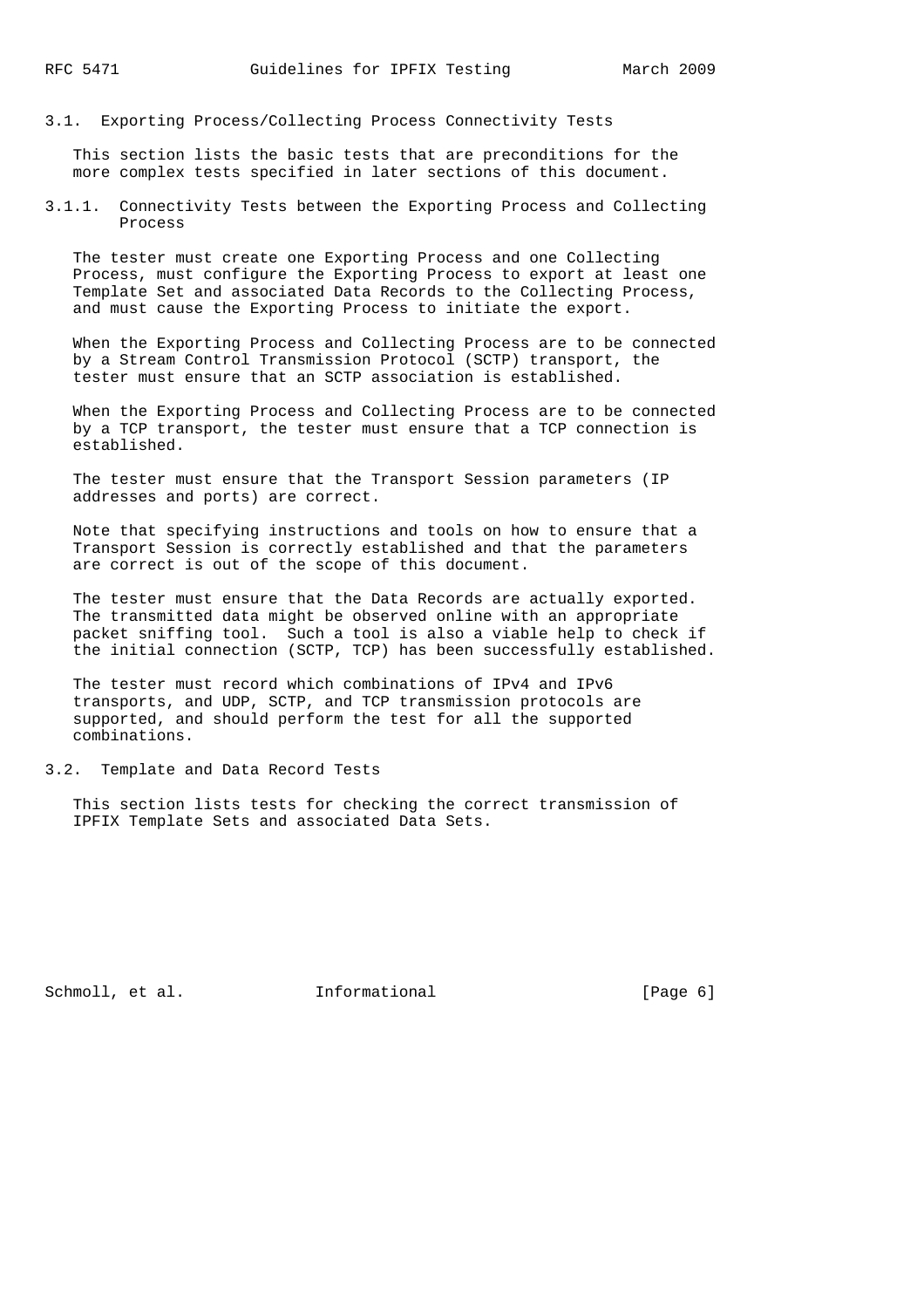3.2.1. Transmission of Template with Fixed-Size Information Elements

 The tester must create a Template with a few fixed-size Information Elements where each data type specified in Section 6.1 of [RFC5101] (octet, unsigned16, unsigned32 ...) is used at least once, and cause the Template and associated Data Records to be exported over all applicable combinations of transports and protocols in Section 3.1.

 The tester must ensure that the Template and associated Data Records were correctly received and decoded by the Collecting Process. For this process, the use of verbose debugging output is suggested in order to allow a detailed comparison with the sent (and therefore expected) data.

3.2.2. Transmission of Template with Variable-Length Information Elements

 The tester must create a Template with a mixture of fixed-sized and variable-length Information Elements, as specified in Section 7 of [RFC5101], and cause the Template and associated Data Records to be exported over all applicable combinations of transports and protocols in Section 3.1.

The tester must ensure that the Template contains at least:

- o a single variable-length Information Element.
- o a single variable-length Information Element followed by a fixed-length Information Element.
- o a fixed-length Information Element followed by a variable length Information Element.
- o multiple variable-length Information Elements.

 The tester must ensure that the Template and associated Data Records were correctly received and decoded by the Collecting Process.

3.2.3. Set Padding

 Section 3.3.1 of [RFC5101] specifies IPFIX Set alignment using padding.

 The tester must configure a packet generator to generate two Data Sets with padding in between consisting of zero valued octets, as shown in Figure 1. They must be exported to the Collecting Process, which must correctly decode the Data Sets and all the Data Records.

Schmoll, et al. **Informational** [Page 7]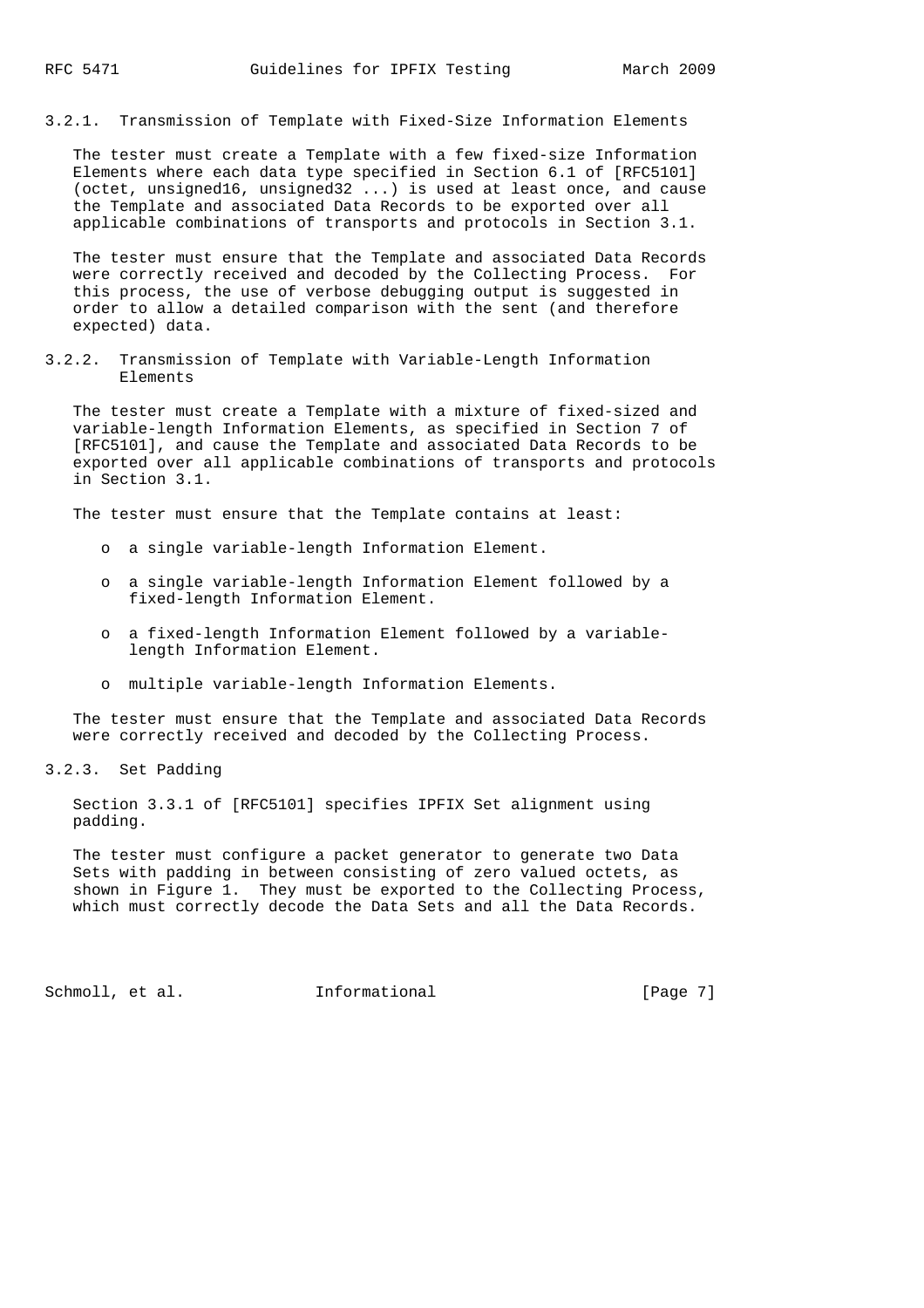| Set Header #1                |
|------------------------------|
| Data Record                  |
| Data Record                  |
| .                            |
| Data Record                  |
| Padding with 0 valued octets |
| Set Header #2                |
| Data Record<br>-----------   |
|                              |

## Figure 1

# 3.2.4. Record Padding

 The tester must configure a packet generator to generate a Template that contains the padding Information Element (i.e., paddingOctets). The Template and associated Data Records must be exported to the Collecting Process, over all applicable combinations of transports and protocols in Section 3.1.

 The tester must repeat the test with various padding sizes, including padding to boundaries other than 4 or 8 octets.

 The tester must ensure the Collecting Process correctly interprets cases where the Data Records are so short that the padding is equal to or longer than the length of the record, so the padding might otherwise be interpreted as another record (e.g., 1 byte TOS plus 3 bytes of padding). Refer to the specifications in Section 3.3.1 of [RFC5101]. Figure 2 depicts such a Template, while Figure 3 depicts a Data Record conforming to that Template.

Schmoll, et al. **Informational** [Page 8]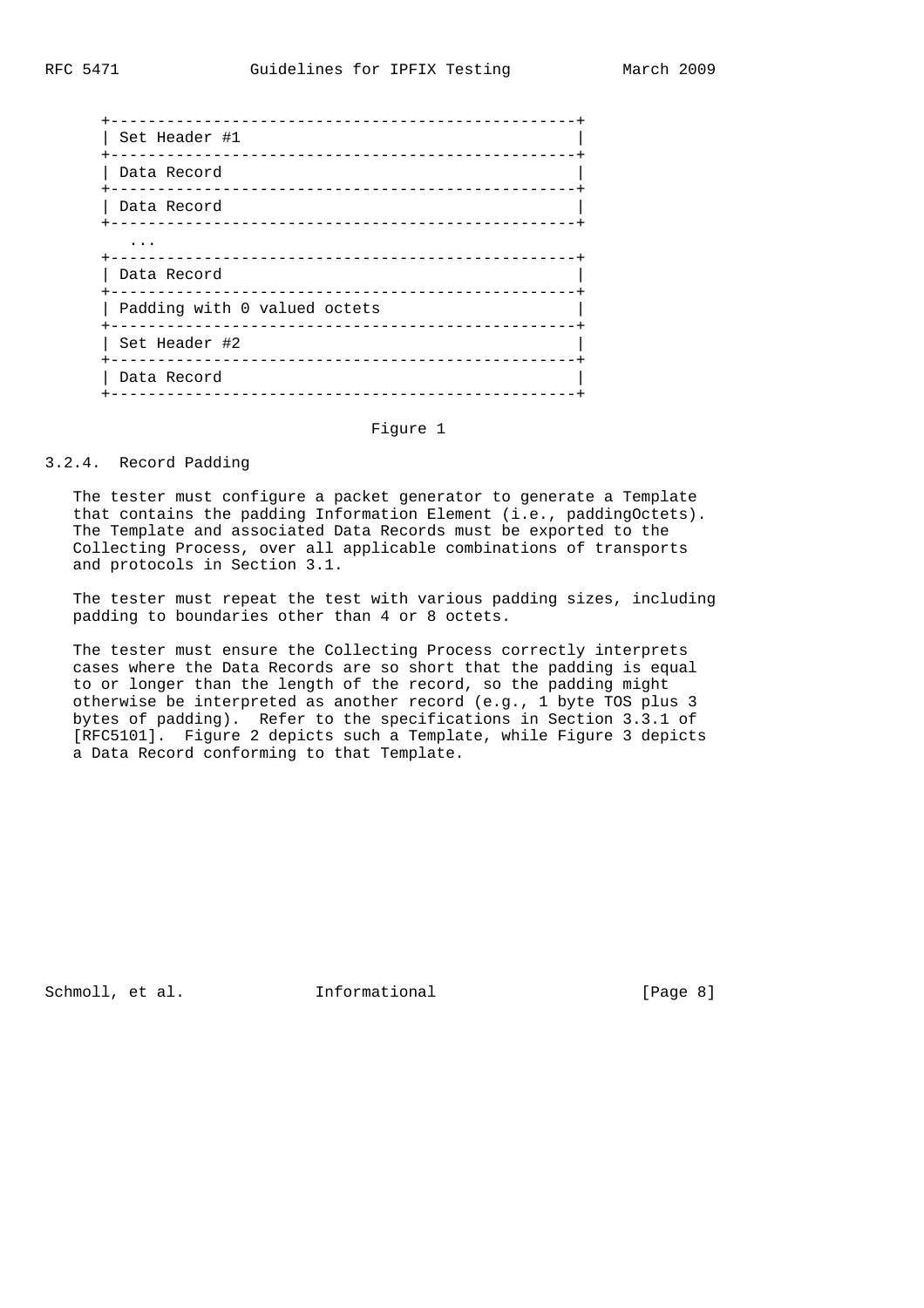| 0 1 2 3 4 5 6 7 8 9 0 1 2 3 4 5 6 7 8 9 0 1 2 3 4 5 6 7 8 9 |                      |  |
|-------------------------------------------------------------|----------------------|--|
| $Set ID = 2$                                                | Length = $16$ octets |  |
| Template ID 256                                             | Field Count = $2$    |  |
| ipDiffServCodePoint = 195                                   | Field Length = 1     |  |
| $paddingOctets = 210$                                       | Field Length = 3     |  |

#### Figure 2

|                | 0 1 2 3 4 5 6 7 8 9 0 1 2 3 4 5 6 7 8 9 0 1 2 3 4 5 6 7 8 9 0 1 |  |
|----------------|-----------------------------------------------------------------|--|
|                |                                                                 |  |
| Set ID = $256$ | Length = $64$                                                   |  |
|                |                                                                 |  |
|                |                                                                 |  |
|                |                                                                 |  |

#### Figure 3

 The tester must test fixed-size padding (e.g., 12 bytes of data plus 2 bytes of padding) and variable-length padding (e.g., export a string and a variable number of padding bytes afterwards to align the next Information Element to a 4 byte boundary).

3.2.5. Template Withdrawal Message

 IPFIX Template management and Template Withdrawal are specified in Section 8 of [RFC5101].

3.2.5.1. Withdrawal of a Previously Sent Template

 The tester must create an IPFIX Template and cause that Template to be exported to an IPFIX Collector over a reliable transport.

 The tester must check that the Template will be correctly received and decoded by the Collecting Process.

 The tester must cause the Exporting Process to send an IPFIX Template Withdrawal Message to the Collector in respect of the Template. The Template Withdrawal Message must be sent over the same Transport Session as the Template.

Schmoll, et al. **Informational** [Page 9]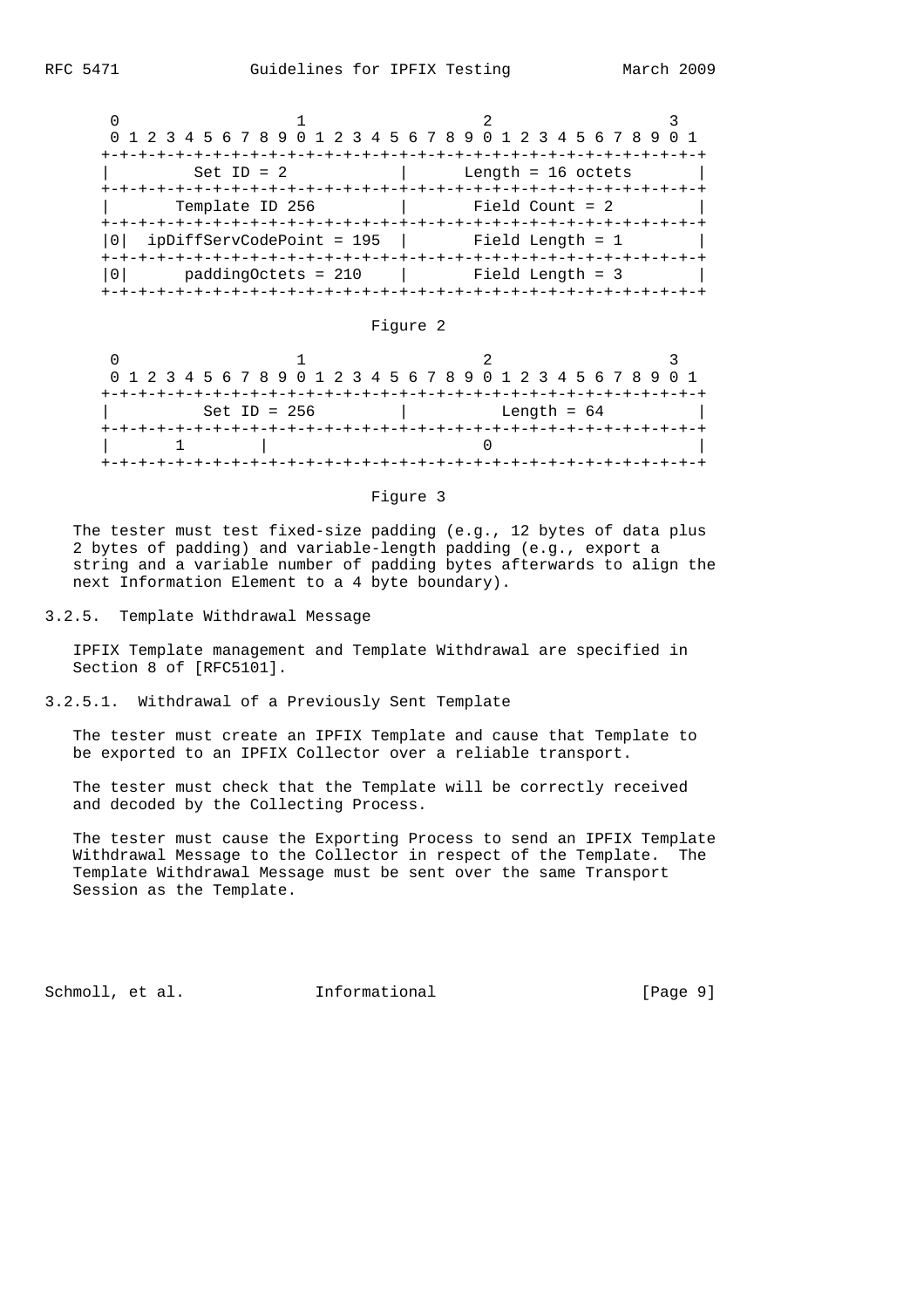The tester must ensure that the Template Withdrawal Message was correctly received and decoded by the Collecting Process, and that the previously sent Template was discarded by the Collecting Process.

3.2.5.2. Withdrawal of a Previously Withdrawn Template

 The tester must create, export, and withdraw an IPFIX Template as described in Section 3.2.5.1.

 The tester must cause the Exporting Process to send a second IPFIX Template Withdrawal Message to the Collector in respect of the same Template. The Template Withdrawal Message must be sent over the same Transport Session as the Template.

 The tester must ensure that the Collecting Process discards the IPFIX Message and shuts down the SCTP association or closes the TCP connection. The tester must check that the Collecting Process logged the error.

3.2.5.3. Withdrawal of a Previously Unsent Template

 The tester must cause the Exporting Process to send an IPFIX Template Withdrawal Message to the Collector in respect of a Template that has not yet been exported. The Template Withdrawal Message must be sent over a reliable transport.

 The tester must ensure that the Collecting Process discards the IPFIX Message and shuts down the SCTP association or closes the TCP connection. The tester must check that the Collecting Process logged the error.

3.2.5.4. Withdrawing All Data Templates

 The tester must create several IPFIX Templates and cause them to be exported to an IPFIX Collector over a reliable transport.

 The tester must ensure that the Templates were correctly received and decoded by the Collecting Process.

 The tester must cause the Exporting Process to send an IPFIX All Data Templates Withdrawal Message to the Collector over the same Transport Session as the Templates.

 The tester must ensure that the All Data Templates Withdrawal Message was correctly received and decoded by the Collecting Process, and that all the previously sent Templates were discarded by the Collecting Process.

Schmoll, et al. **Informational** [Page 10]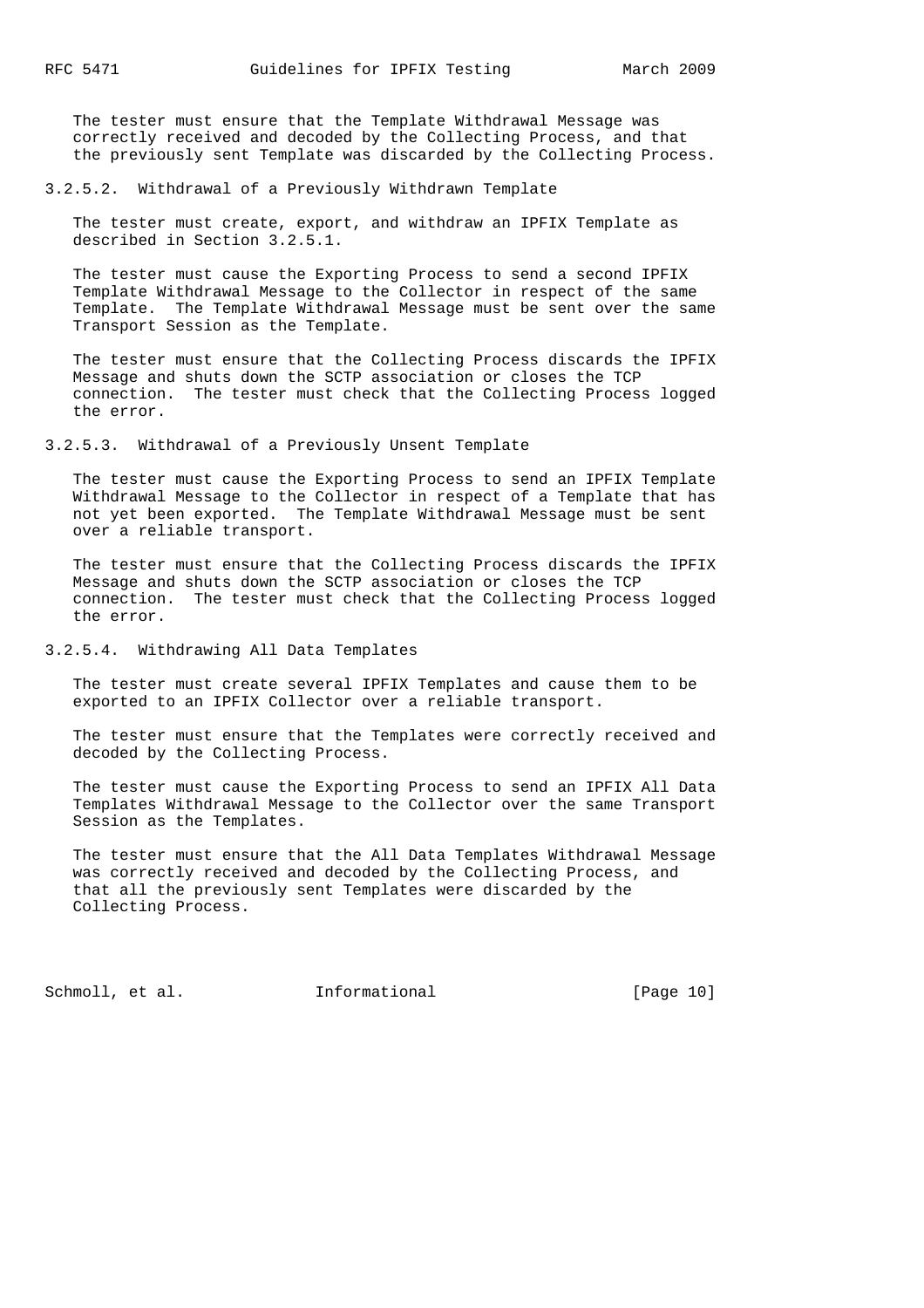#### 3.2.5.5. Withdrawing All Option Templates

 The tester must create several IPFIX Option Templates and cause them to be exported to an IPFIX Collector over a reliable transport.

 The tester must ensure that the Option Templates were correctly received and decoded by the Collecting Process.

 The tester must cause the Exporting Process to send an IPFIX All Option Templates Withdrawal Message to the Collector over the same Transport Session as the Templates.

 The tester must ensure that the All Option Templates Withdrawal Message was correctly received and decoded by the Collecting Process, and that all the previously sent Option Templates were discarded by the Collecting Process.

3.3. Information Element Tests

 This section lists the tests that cover the use of Information Elements.

## 3.3.1. Enterprise-Specific Information Elements

 The tester must cause the export of a Template and associated Data Record that makes use of Enterprise-specific Information Elements as specified in Section 3.2 of [RFC5101].

 The tester must ensure that the Template and associated Data Record are correctly received and decoded by the Collecting Process, and it must ensure that Information Elements that are unknown to the Collecting Process are not silently discarded.

## 3.3.2. Reduced Size Encoding of Information Elements

 The tester must cause the export of a Template and associated Data Record containing Information Elements using reduced size encoding as specified in Section 6.2 of [RFC5101].

 The tester must ensure that in the case of Information Elements transmitted using reduced size encoding, the Collecting Process is aware of the real size of each Information Element and not only the reduced size used for its transmission.

Schmoll, et al. **Informational** [Page 11]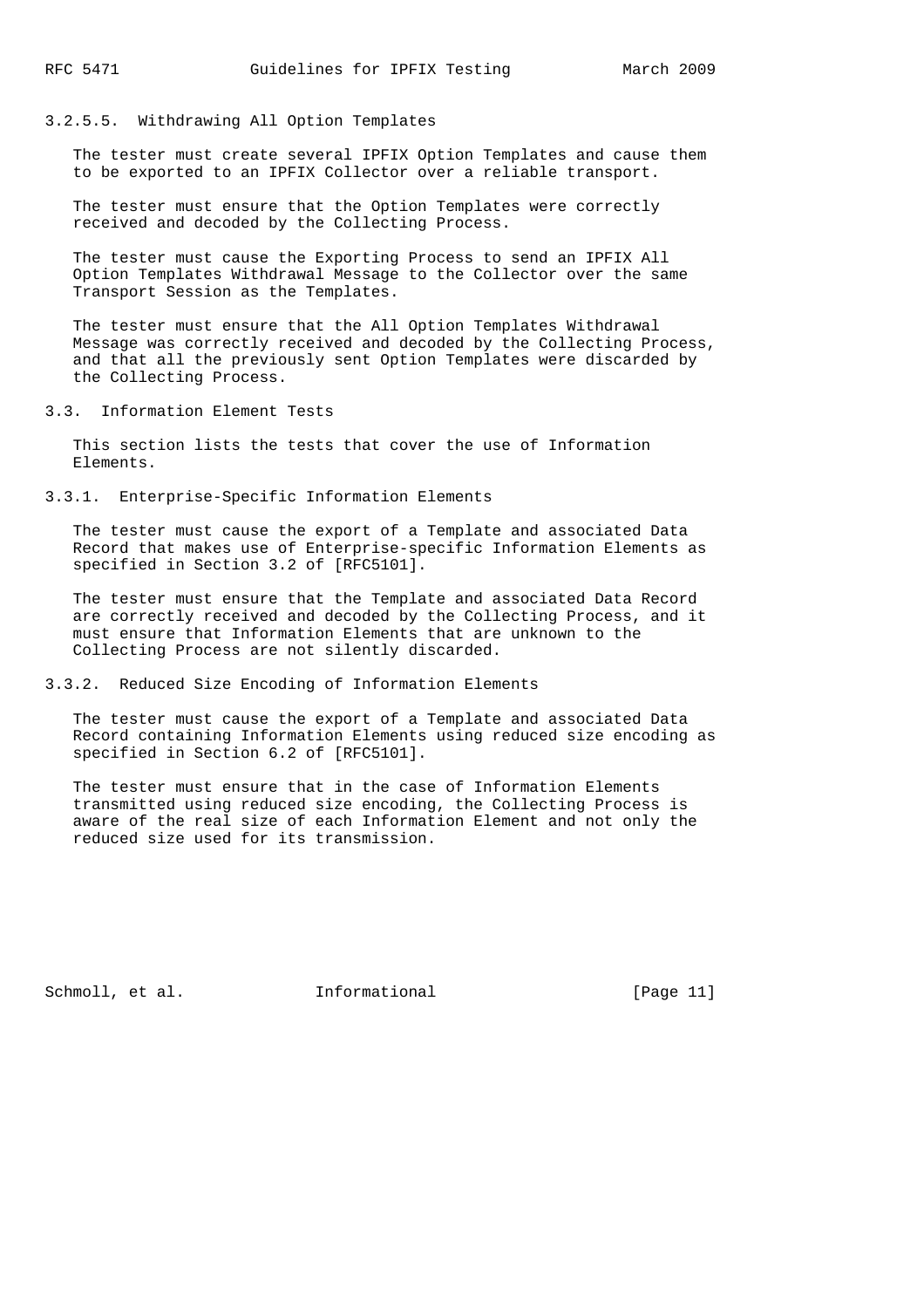3.3.3. Multiple Instances of the Same Information Element in One Template

 The tester must cause the export of a Template and associated Data Record containing multiple instances of the same Information Element consecutively.

 The tester must ensure that the Collecting Process is able to parse the IPFIX Message, and that it stores all values received for all the Information Elements that appeared multiple times in the Template definition.

 The tester must ensure that the Collecting Process reports the Information Elements in the same order as they were specified in the Template Record, as specified in Section 8 of [RFC5101].

 The tester must cause the export of another Template and associated Data Record containing multiple instances of the same Information Element with other Information Elements in between.

 The tester must ensure that the Collecting Process is able to parse the IPFIX Message, and that it stores all values received for all the Information Elements that appeared multiple times in the Template definition.

 The tester must ensure that the Collecting Process reports the Information Elements in the same order as they were specified in the Template Record, as specified in Section 8 of [RFC5101].

3.4. Options Template Tests

 This section lists the tests that cover the correct transfer of IPFIX Options Templates.

3.4.1. Using Any Information Elements as Scope

 Options Templates contain scope fields that give the context of the reported Information Elements in the corresponding Data Records. Scope fields are an Information Element specified in [RFC5102].

 The tester SHOULD perform the export of Options Template Records containing various different Information Elements of each of the abstract data types specified in Section 6.1 of [RFC5101] (octet, unsigned16, unsigned32 ...) in their scope fields, and must export a Data Record using each Template.

 The tester must check that the Templates and the associated Data Records are correctly received and decoded by the Collecting Process.

Schmoll, et al. **Informational** [Page 12]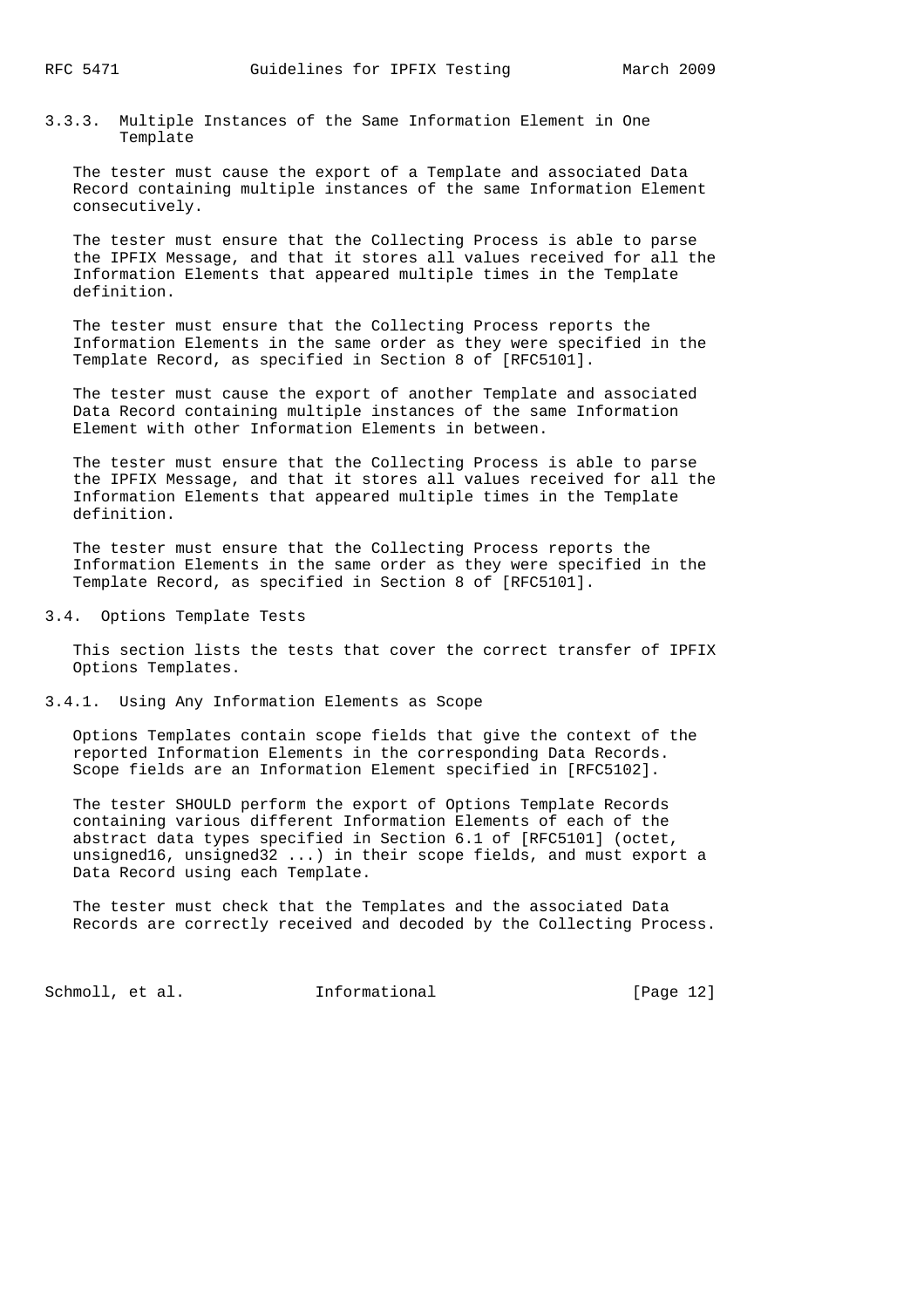The tester must ensure that the Collecting Process accepts Information Elements in the scope field other than IPFIX Information Elements that have been recorded by IANA.

 The tester must ensure that the Collecting Process accepts an Enterprise-specific Information Element in the scope field.

 As specified in Section 3.4.2.1 of [RFC5101], the Scope Field Count must NOT be zero. The tester must cause the export of an Options Template Record containing a Scope Field Count of zero.

 The tester must ensure that the Collecting Process shuts down the SCTP association and discards the IPFIX Message. The tester should check that the Collecting Process logged the error.

3.4.2. Using Multiple Scopes

 The tester must cause the export of an Options Template Record containing multiple scope fields, and a Data Record conforming to that Template.

 The tester must ensure that the Collecting Process reports the Information Elements in the same order as they were specified in the Options Template Record, as specified in Section 3.4.2.1 of [RFC5101].

3.4.3. Metering Process Statistics Option Template

 The tester must create a Metering Process Statistics Option Template, as specified in Section 4.1 of [RFC5101], and cause the Option Template and an associated Data Record to be exported.

 The tester must ensure that the Collecting Process correctly receives and decodes the Option Template and associated Data Record.

 The tester must also check that the optional meteringProcessId Scope Field is supported by the Collecting Process implementation.

 If several Metering Processes are available on the Exporter Observation Domain, the tester must create a Metering Process Statistics Option Template containing multiple scopes and an associated Data Record, must cause the Option Template and associated Data Record to be exported, and must ensure that the Collecting Process correctly receives and decodes the Option Template and associated Data Record.

Schmoll, et al. **Informational** [Page 13]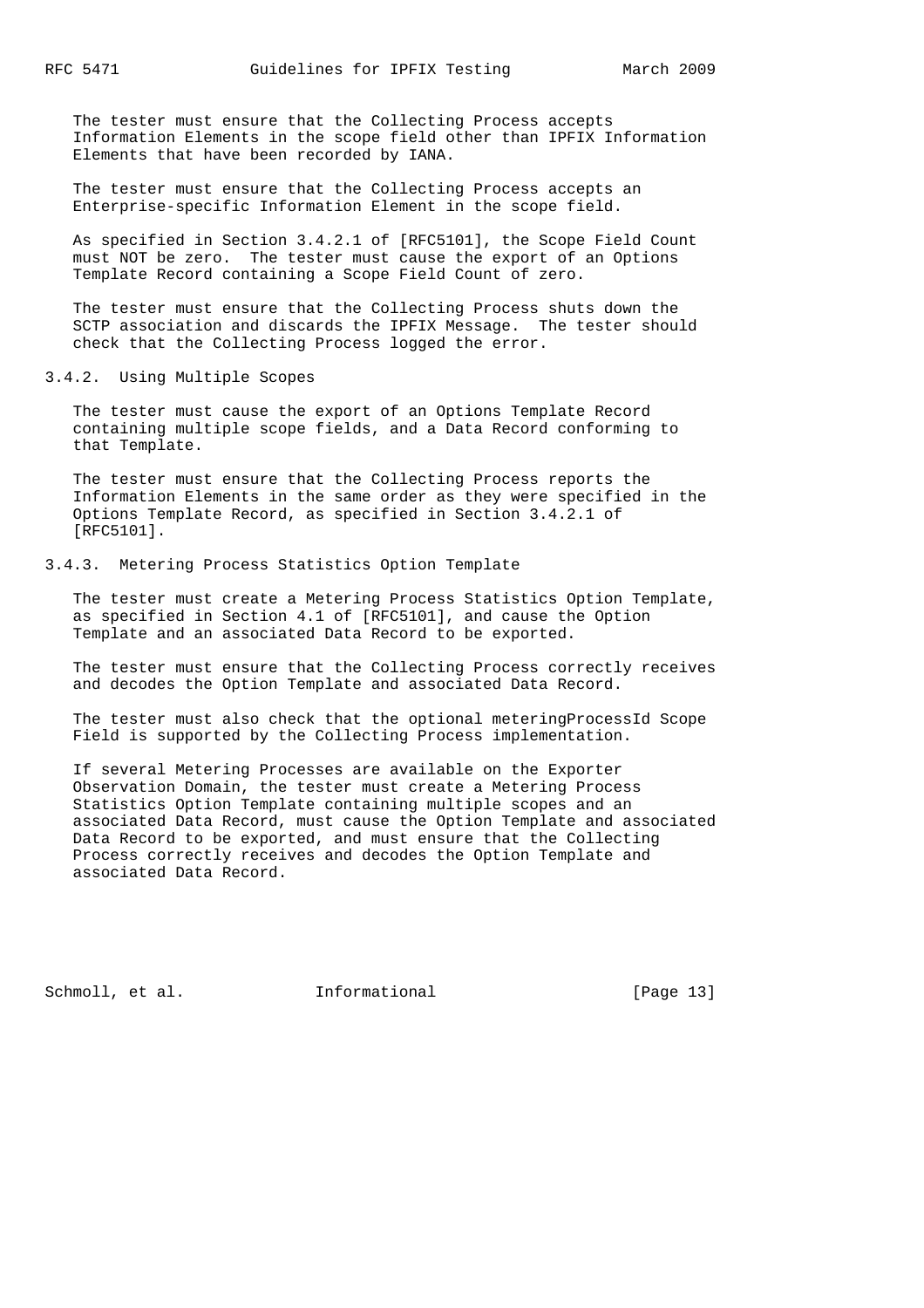3.4.4. Metering Process Reliability Statistics Option Template

 The tester must create a Metering Process Reliability Statistics Option Template, as specified in Section 4.2 of [RFC5101], and must cause the Option Template and an associated Data Record to be exported.

 The tester must ensure that the Collecting Process correctly receives and decodes the Option Template and associated Data Record.

 The tester must also check that the optional meteringProcessId Scope Field is supported by the Collecting Process implementation.

3.4.5. Exporting Process Reliability Statistics Option Template

 The tester must create an Exporting Process Reliability Statistics Option Template, as specified in Section 4.3 of [RFC5101], and must cause the Option Template and an associated Data Record to be exported.

 The tester must ensure that the Collecting Process correctly receives and decodes the Option Template and associated Data Record.

# 3.4.6. Flow Keys Option Template

 The tester must create a Flow Keys Option Template, as specified in Section 4.4 of [RFC5101], where the templateId refers to an existing Template, and must cause the Option Template and an associated Data Record to be exported.

 The tester must ensure that the Collecting Process correctly receives and decodes the Option Template and associated Data Record, and it must ensure that the Collecting Process associates the Flow Keys with the right Data Record Information Elements.

 The tester must create another Flow Keys Data Record to be exported where the associated templateId has insufficient fields to satisfy the flowKeyIndicator.

 The tester must ensure that the Collecting Process discards the IPFIX Message and shuts down the SCTP association or closes the TCP connection. The tester must check that the Collecting Process logged the error.

 The tester must create another Flow Keys Option Template, where the templateId refers to a non-existing Template, and must cause the Option Template and an associated Data Record to be exported.

Schmoll, et al. **Informational** [Page 14]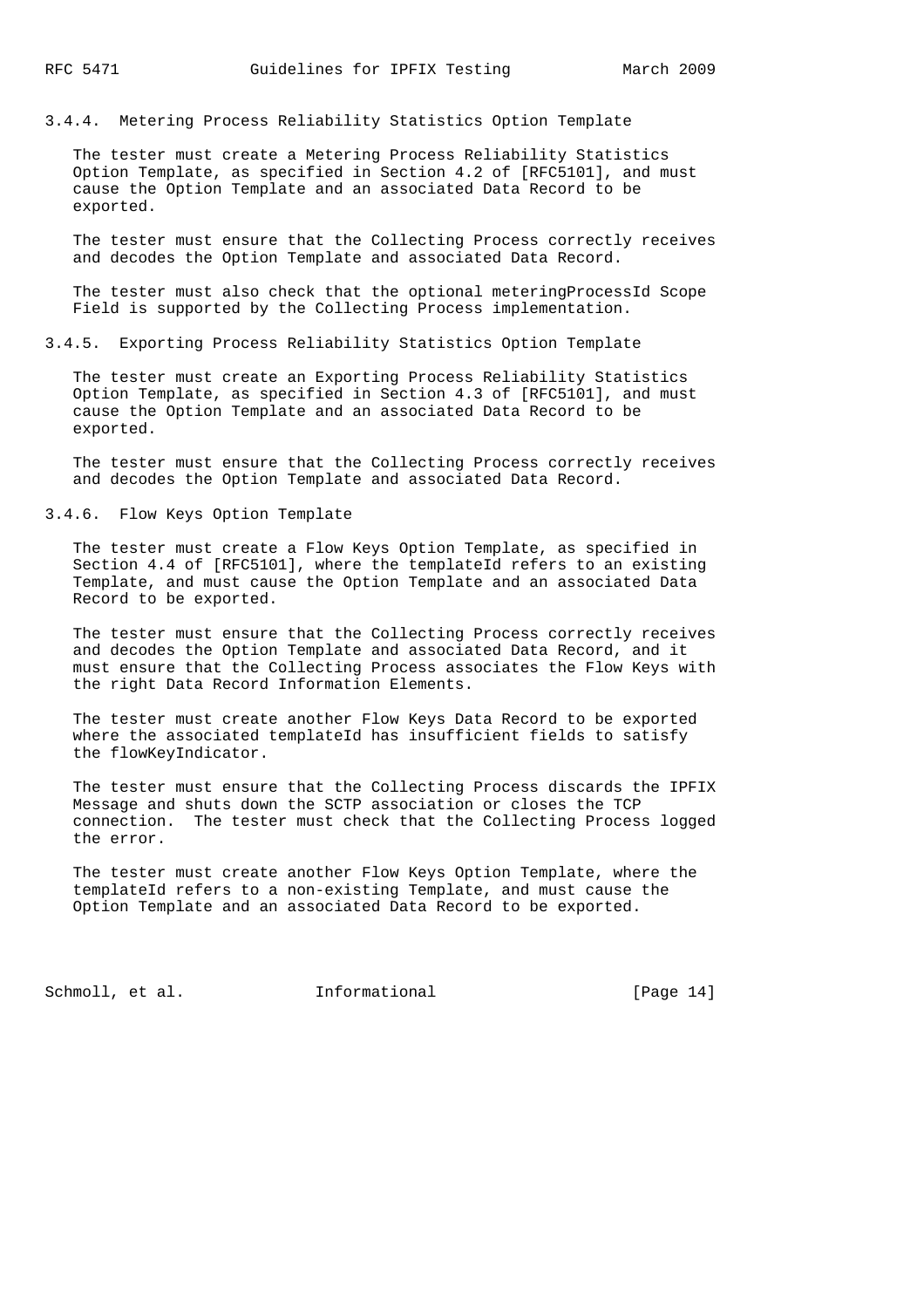The tester must ensure that the Collecting Process shuts down the SCTP association and discards the IPFIX Message. The tester should check that the Collecting Process logged the error.

# 3.5. Stress/Load Tests

 Stress tests are used to check correct behavior and robustness of an IPFIX Collecting Process implementation when a number of Data Records arrive very quickly. This is especially important when IPFIX over UDP is used, since in that case a slow Collecting Process cannot block the IPFIX Exporting Processes from exporting because UDP is not congestion aware.

 The tests may be dependent upon the hardware and transport technology in use. Therefore, the tests may need to be scaled up or down to meet the needs of the particular implementation. However, the implementer must ensure that the implementation is stable under excessive traffic conditions, for whatever definition of "excessive" applies at their intended installation.

 The implementer must ensure the correct operation of the Exporting Process and/or Collecting Process when the Collecting Process is incapable of processing records at the rate that they are received.

# 3.5.1. Large Number of Records for One Template

 The tester should export many Data Records to the Collecting Process, all conforming to the same Template, in order to put the Collecting Process under stress.

 Depending on what the Collecting Process does (save to file, store to database, analyze the data) the Collecting Process may use up a lot of memory.

 The tester must ensure that, if the Collecting Process runs out of memory, it shuts down the specific SCTP association or closes the TCP connection but remains available to receive data on other open Transport Sessions and also stays available for future Transport Sessions.

## 3.5.2. Excessive Rate of Incoming Data Records

 The tester should perform a test where Data Records are exported to the Collecting Process with an increasing export rate.

 For TCP or SCTP in reliable mode, the tester must ensure that the export stalls the Exporting Process once the Collecting Process becomes fully loaded.

Schmoll, et al. **Informational** [Page 15]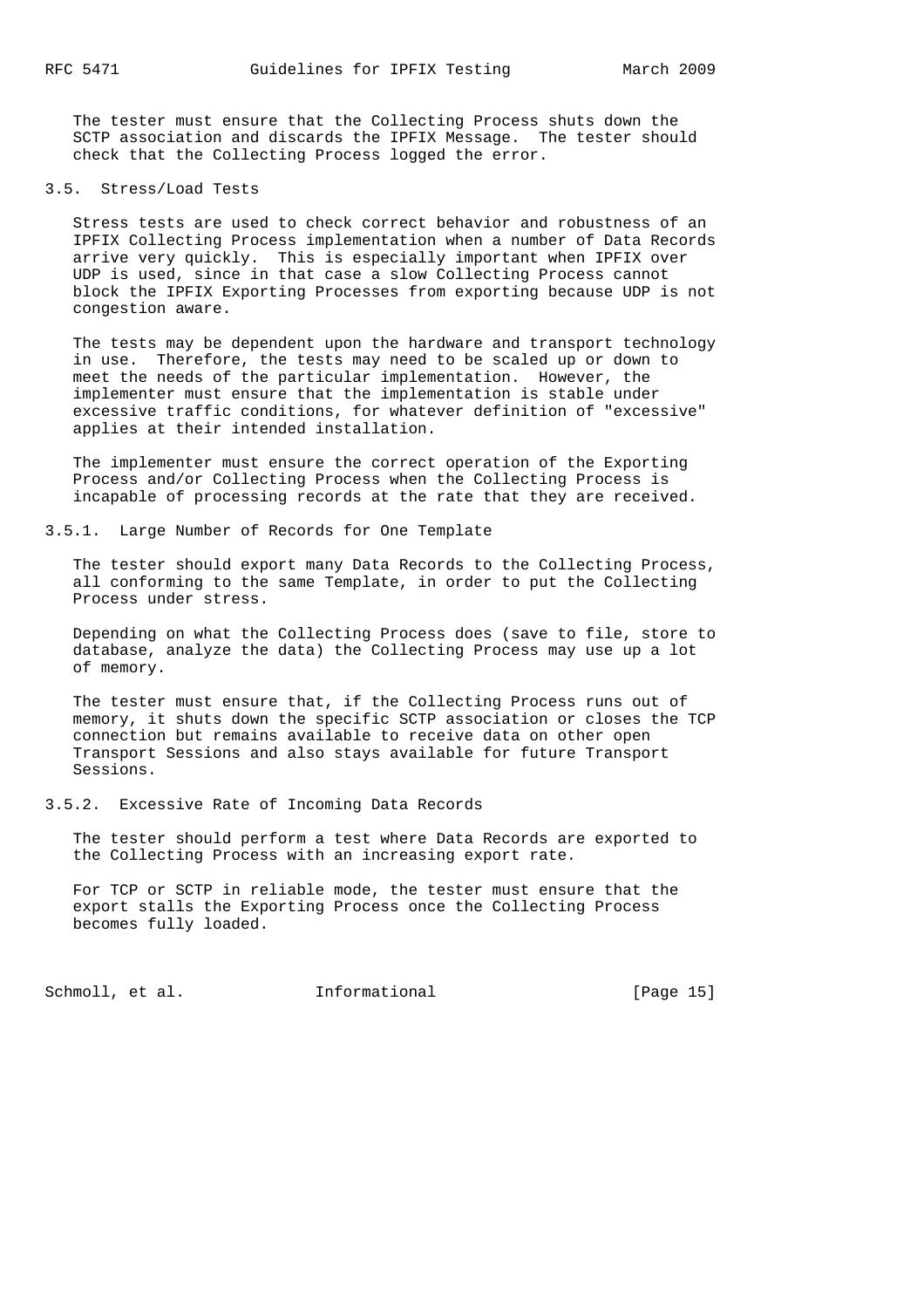For UDP export, the tester must ensure that the Collecting Process drops records as it becomes overloaded, and must check that the Collecting Process logged a warning.

### 3.5.3. Large Templates

 The tester must create Templates with the maximum possible number of Information Elements and cause these to be exported to the Collecting Process.

 The total length field in the IP header is 16 bits, allowing a length up to 65535 octets in one application-level datagram. This limits the number of Information Elements one can specify in an IPFIX Template when using UDP export. SCTP and TCP are streaming protocols, so they do not impose much restriction on the packet level. UDP requires 20 octets for a minimal IPv4 header, 8 octets for the UDP header, 16 octets for the IPFIX header, 4 octets for the Set header, and 4 octets for the Template header, so the Template definition may be up to  $(65535 - 20 - 8 - 16 - 4 - 4) = 65483$  octets long. The minimum IPFIX Information Element specification requires 4 octets: two for the Information Element ID and two for the field length. Therefore, the maximum number of IPFIX Information Elements in a single Template is 65483 / 4 = 16370. With this many Information Elements, the Template will be 65480 octets long, while the entire packet will be 65532 octets long.

 The tester must create Data Records conforming to this Template, and cause them to be exported. Note that, for the implementation, the associated Data Records might be smaller or larger than the Template Records depending on the length of the Information Elements defined by the Template and on the presence of variable-length Information Elements.

 The tester must ensure that the Collecting Process correctly receives and decodes the Template and associated Data Records.

3.5.4. Many New Templates within the Data Template Timeout Interval

 The tester should create a large number of different Templates and cause them to be exported to the Collecting Process to stress test the Collecting Process's memory consumption.

 The tester must ensure that the Collecting Process gracefully discards Templates if it's running out of memory resources, and it should check that warnings are logged.

Schmoll, et al. **Informational** [Page 16]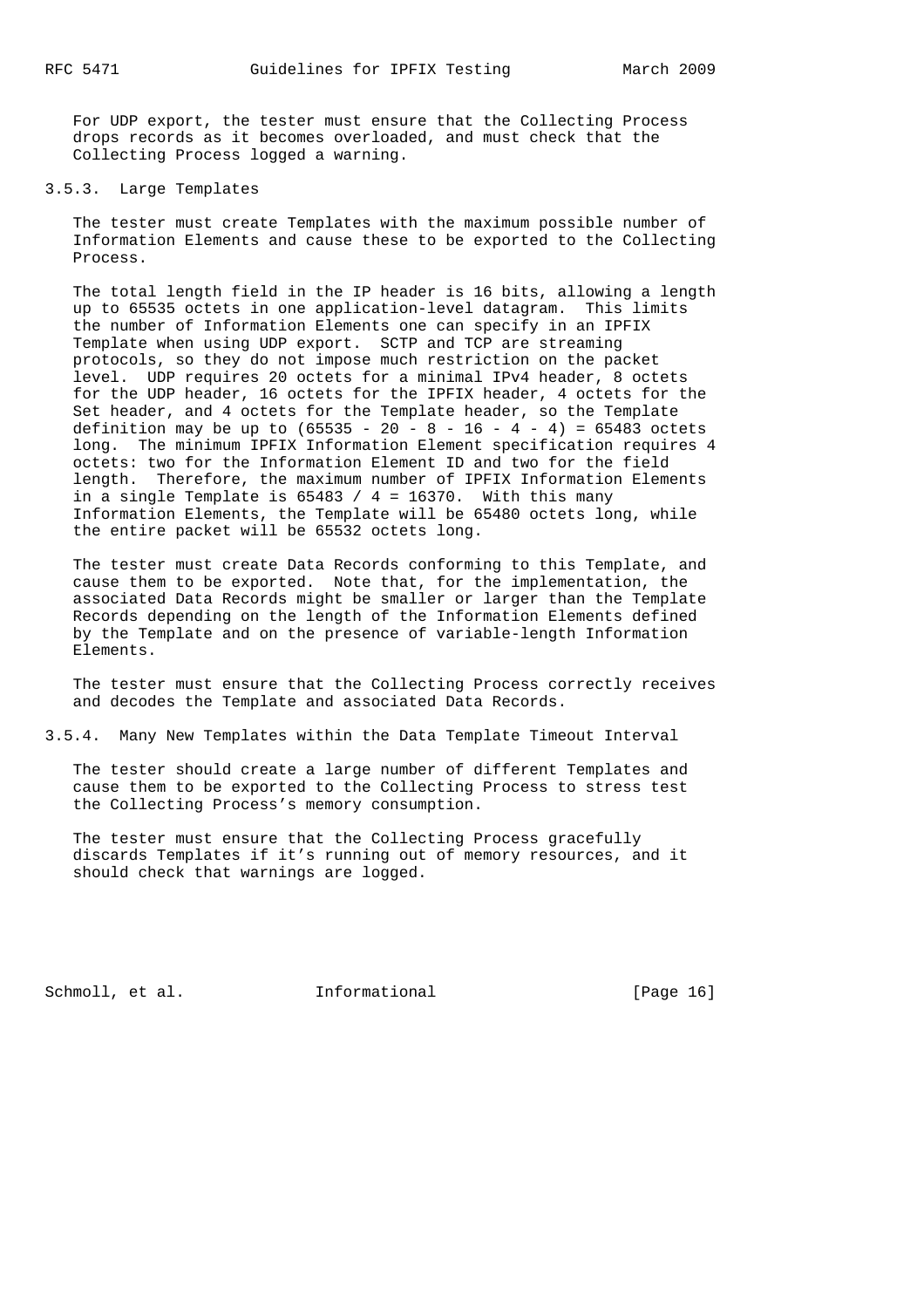3.5.5. Multiple Exporting Processes Exporting to One Collecting Process

 The tester must configure multiple Exporting Processes to export Templates and associated Data Records to the same Collecting Process at the same time.

 The tester must ensure that all the Templates and associated Data Records are correctly received and decoded at the Collecting Process, and that no Exporting Process stalls or disconnects completely unless the Collecting Process runs out of memory.

#### 3.5.6. Export from One Exporting Process to Multiple Collecting Processes

 If the Exporting Process supports multiple simultaneous export destinations, the tester must configure the Exporting Process to export Data Records in parallel to different Collecting Processes.

 The tester must configure the use of a mixture of simple and complex Templates and ensure they are all correctly received and decoded by all the Collecting Processes.

## 3.6. Error Handling

 This section lists and describes a number of problems that might occur in either the network or data transmission or related to wrong information encoding, and that the IPFIX Exporting Process and Collecting Process must be capable of handling in a graceful way. It is intended to test the robustness and fault tolerance of the IPFIX Processes.

## 3.6.1. Temporary Network Disconnect

 The IPFIX Exporting Process and Collecting Process behavior must be checked upon interruptions of data transmission due to network failures (whether physical or logical, e.g., defective routing).

 The tester must configure continuous export over all applicable combinations of transports and protocols in Section 3.1, in turn.

 For SCTP-based associations and TCP-based connections, the tester should create a short disconnect between the Exporting Process and the Collecting Process (e.g., by momentarily interrupting the network connection) and must ensure that export continues after the connection is repaired. The tester must then create a longer disconnection between the Exporting Process and Collecting Process, and it must ensure that export continues after the connection is repaired.

Schmoll, et al. **Informational** [Page 17]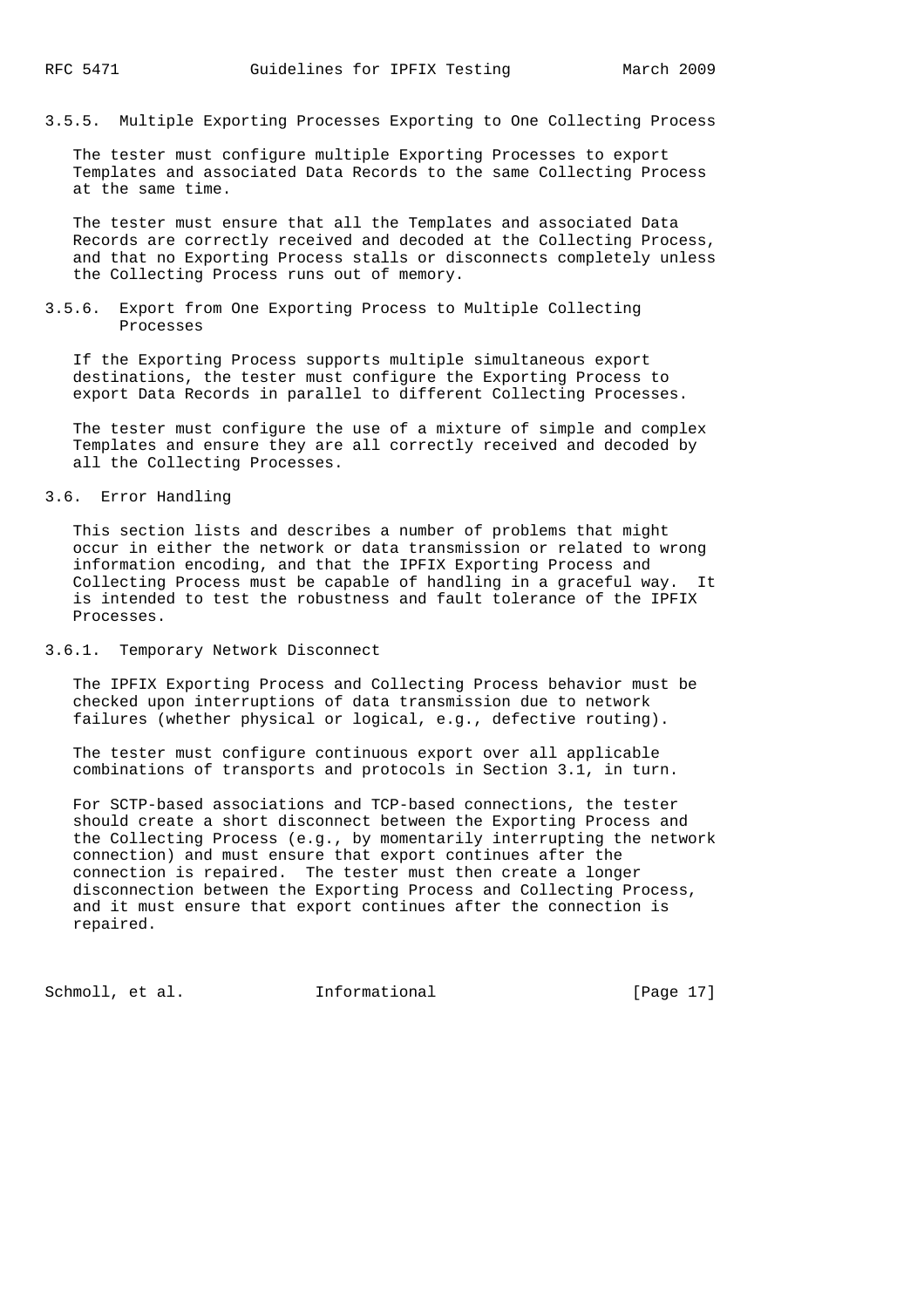For UDP-based data export, there is no noticeable connection loss, but data received with non-consecutive sequence numbers indicates data loss. Refer to the sequence number specifications in Section 3.1 of [RFC5101]. The tester should create a short disconnect between the Exporting Process and Collecting Process, and it must ensure that this is recognized and reported by the Collecting Process per Section 3.1 of [RFC5101].

3.6.2. Exporting Process Termination and Restart during Data Transmission

 An IPFIX Collecting Process might be confronted with a faulty Exporting Process implementation that suddenly crashes, dropping any open connections. The Exporting Process may be restarted again soon after the crash.

 Such an event will only be visible to the Collecting Process when the IPFIX Messages (Templates and associated Data Records) are carried over TCP or SCTP. For export via UDP, no such test is available due to the connection-less nature of the transport.

 The tester must configure continuous export over all applicable combinations of SCTP and TCP transports and protocols in Section 3.1, in turn. For each combination, the tester must establish export, then kill the active Exporting Process.

 The tester must ensure that the associated Collecting Process shuts down SCTP associations and closes TCP connections associated with that export after a suitable timeout period.

 The tester must Ensure that the Collecting Process discards the Template(s) received on the killed transport session.

 The tester must restart the Exporting Process again, and it must ensure that the Exporting Process exports the Templates again.

 The tester must ensure that the Collecting Process receives and accepts both Templates and associated Data Records from the new Exporting Process running at the same source host.

3.6.3. Collecting Process Termination and Restart during Data Transmission

 An IPFIX Exporting Process might be confronted with a faulty Collecting Process implementation that suddenly crashes, dropping any open Transport Sessions. The Collecting Process may be restarted again soon after the crash.

Schmoll, et al. **Informational** [Page 18]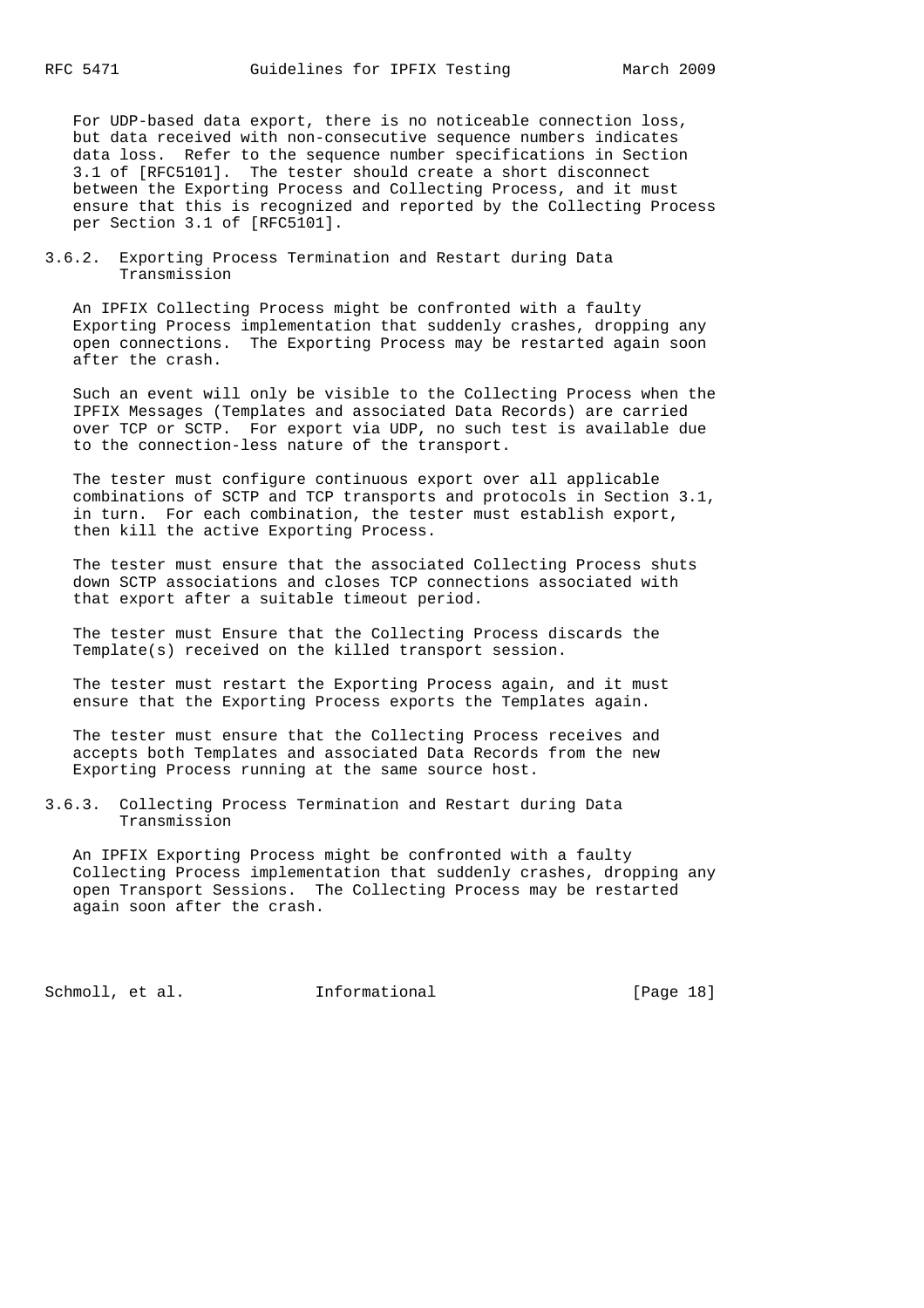The tester must set up an Exporting Process and Collecting Process and cause IPFIX Templates and associated Data Records to be exported over all applicable combinations of SCTP and TCP transports and protocols in Section 3.1, in turn. Via UDP, the restart of the Collecting Process will be invisible to the Exporting Process and have no effect.

 The tester must terminate the Collecting Process while the export is in progress, and must ensure that the Exporting Process shuts down SCTP associations and closes TCP connections associated with that Collecting Process.

 The tester must restart the Collecting Process and ensure that the Exporting Process connects to the Collecting Process again and that it exports the IPFIX Templates again.

 The tester must ensure that the new Collecting Process correctly receives and decodes the IPFIX Data Records again.

3.6.4. Incorrect Template Records and Options Template Records

 These tests verify the Collecting Process's operation when it receives a Template Record or Options Template Record with an invalid message length. Refer to the specifications in Section 3.4.1 and 3.4.2 of [RFC5101], respectively.

 Consider the example Template Record shown in Figure 4. This Template record is missing one Information Element ID and one Information Element length field. There is insufficient data in the Set for the specified Set length, and the overall record is four octets too short for the specified total length.

Schmoll, et al. **Informational** [Page 19]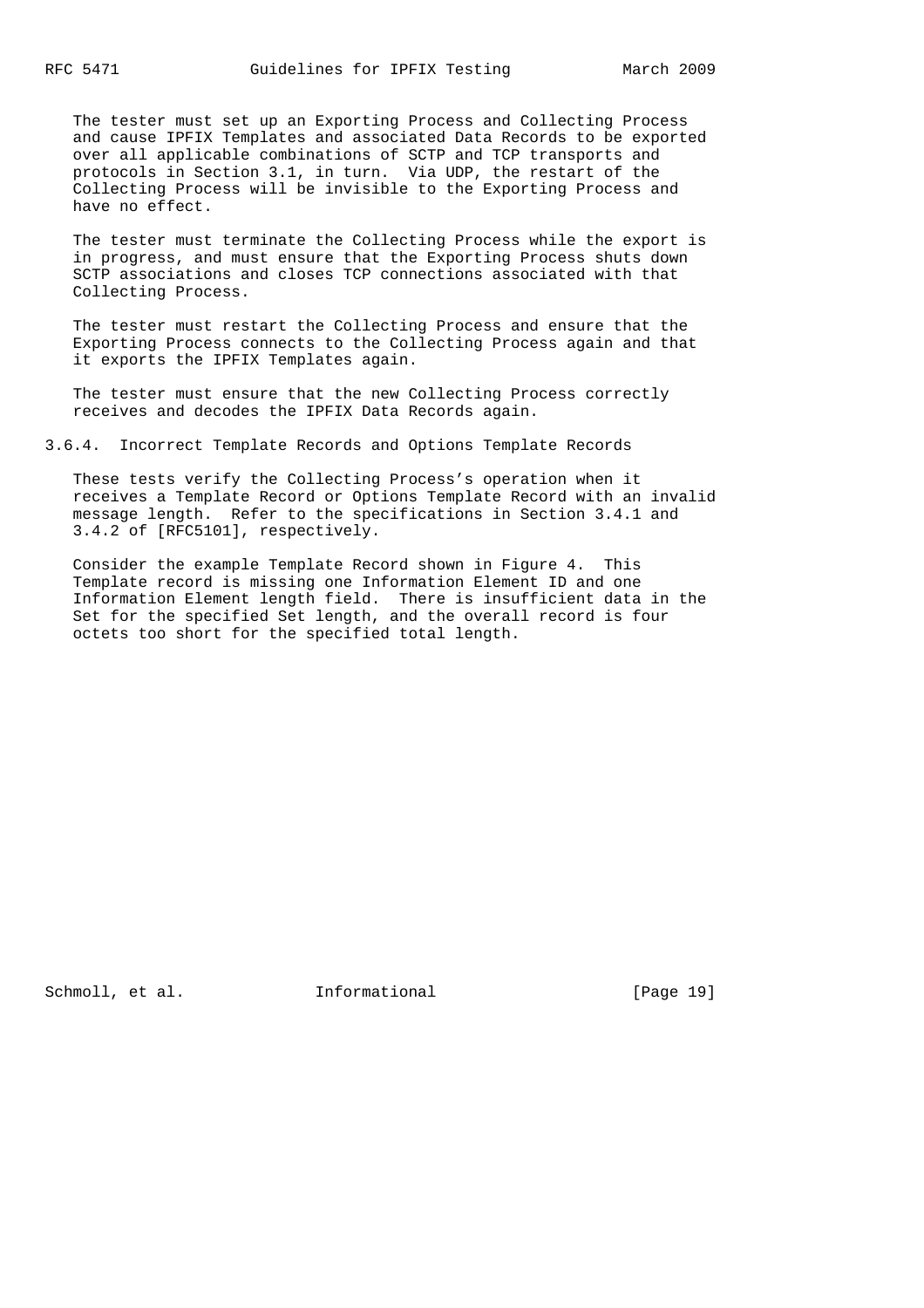|                                                        | 1 2 3 4 5 6 7 8 9 0 1 2 3 4 5 6 7 8 9 0 1 2 3 4 5 6 7 8 9 |  |  |
|--------------------------------------------------------|-----------------------------------------------------------|--|--|
| Version = $10$                                         | Total Length = $32$<br>-+-+-+-+-+-+-+-+-+                 |  |  |
| Export Time = 1155202151                               |                                                           |  |  |
| Sequence Number = $0x12345678$                         |                                                           |  |  |
| Observation Domain ID = $0x33334444$<br>-+-+-+-+-+-+-+ |                                                           |  |  |
| $Set ID = 2$                                           | $Set$ Length = 12                                         |  |  |
| Template ID = $257$                                    | Field Count = $2$                                         |  |  |
|                                                        | Info Element Identifier = $8$   Field Length = $4$        |  |  |

#### Figure 4

 The tester must create and cause the Exporting Process to export the following IPFIX Templates, and must ensure the correct Collecting Process behavior for each of the transports and protocols in Section 3.1.

The tester must do the following:

- o For SCTP transport, ensure that the Collecting Process discards the IPFIX Message, shuts down the SCTP association, and logs the error.
- o For TCP transport, ensure that the Collecting Process discards the IPFIX Message, closes the TCP connection, and logs the error. Note that since TCP is a streaming (rather than record-based) protocol, template length errors cannot be detected and may cause framing to be lost, potentially rendering the remainder of the IPFIX stream unintelligible. Therefore, some of these tests are not applicable for TCP transport, as indicated.
- o For UDP transport, ensure that the Collecting Process discards the IPFIX Message and logs the error.
- (a) The tester must create the IPFIX Template shown in Figure 4 and cause the Exporting Process to export it. The tester must ensure that the Collecting Process's behavior is as specified above for each transport type except for TCP, for which this test is not applicable.

Schmoll, et al. **Informational** [Page 20]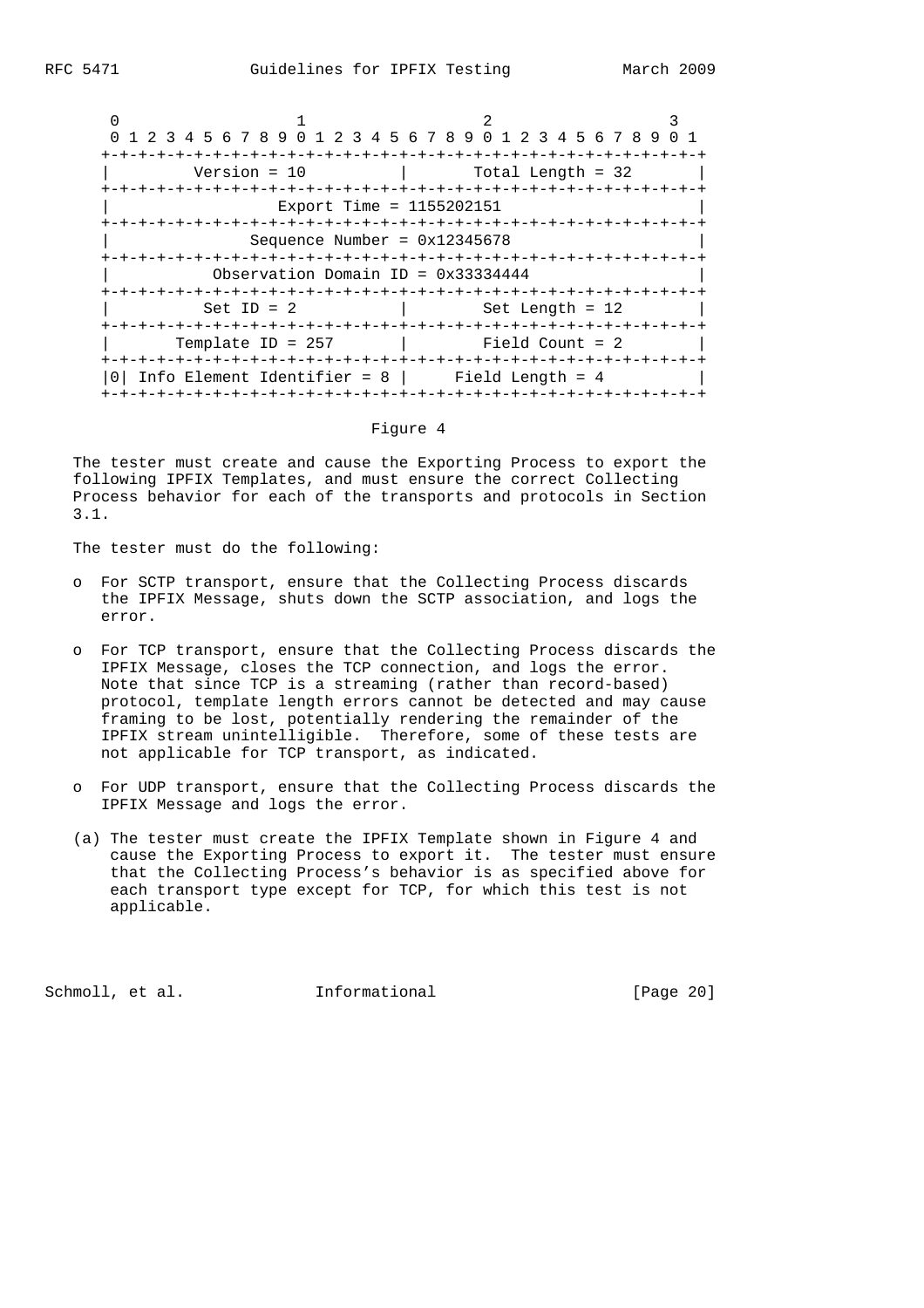(b) Consider the IPFIX Template shown in Figure 4, modified with total length = 28. In this case, the IPFIX Message has to be rejected because the field count = 2 and there is no second Information Element record present in the Set. The available data is exhausted after reading the first Information Element record.

 The tester must create the modified Template and cause the Exporting Process to export it. The tester must ensure that the Collecting Process's behavior is as specified above for each transport type.

 (c) Consider the IPFIX Template shown in Figure 4, modified with total length = 26. In this case, the IPFIX Message has to be rejected because the IPFIX Message length is too short. After the first Information Element, the IPFIX Message data is exhausted according to the total length information.

 The tester must create the modified Template and cause the Exporting Process to export it. The tester must ensure that the Collecting Process's behavior is as specified above for each transport type. The TCP connection used for this test must be manually reset after the test.

 (d) Consider the IPFIX Template shown in Figure 4, modified with field count = 1. In this case, the IPFIX Message must be rejected because the total length is too large and does not match the amount of data available.

 The tester must create the modified Template and cause the Exporting Process to export it. The tester must ensure that the Collecting Process's behavior is as specified above for each transport type. This test is not applicable for TCP transport.

 (e) Finally, when the IPFIX Template shown in Figure 4 is extended with the data shown in Figure 5, it becomes a correct IPFIX Template.

 +-+-+-+-+-+-+-+-+-+-+-+-+-+-+-+-+-+-+-+-+-+-+-+-+-+-+-+-+-+-+-+-+ |0| Info Element Identifier =  $12$ | Field Length =  $4$  | +-+-+-+-+-+-+-+-+-+-+-+-+-+-+-+-+-+-+-+-+-+-+-+-+-+-+-+-+-+-+-+-+

Figure 5

 The tester must create the modified Template and cause the Exporting Process to export it. The tester must ensure that the Template is accepted by the Collecting Process for each transport type.

Schmoll, et al. **Informational** [Page 21]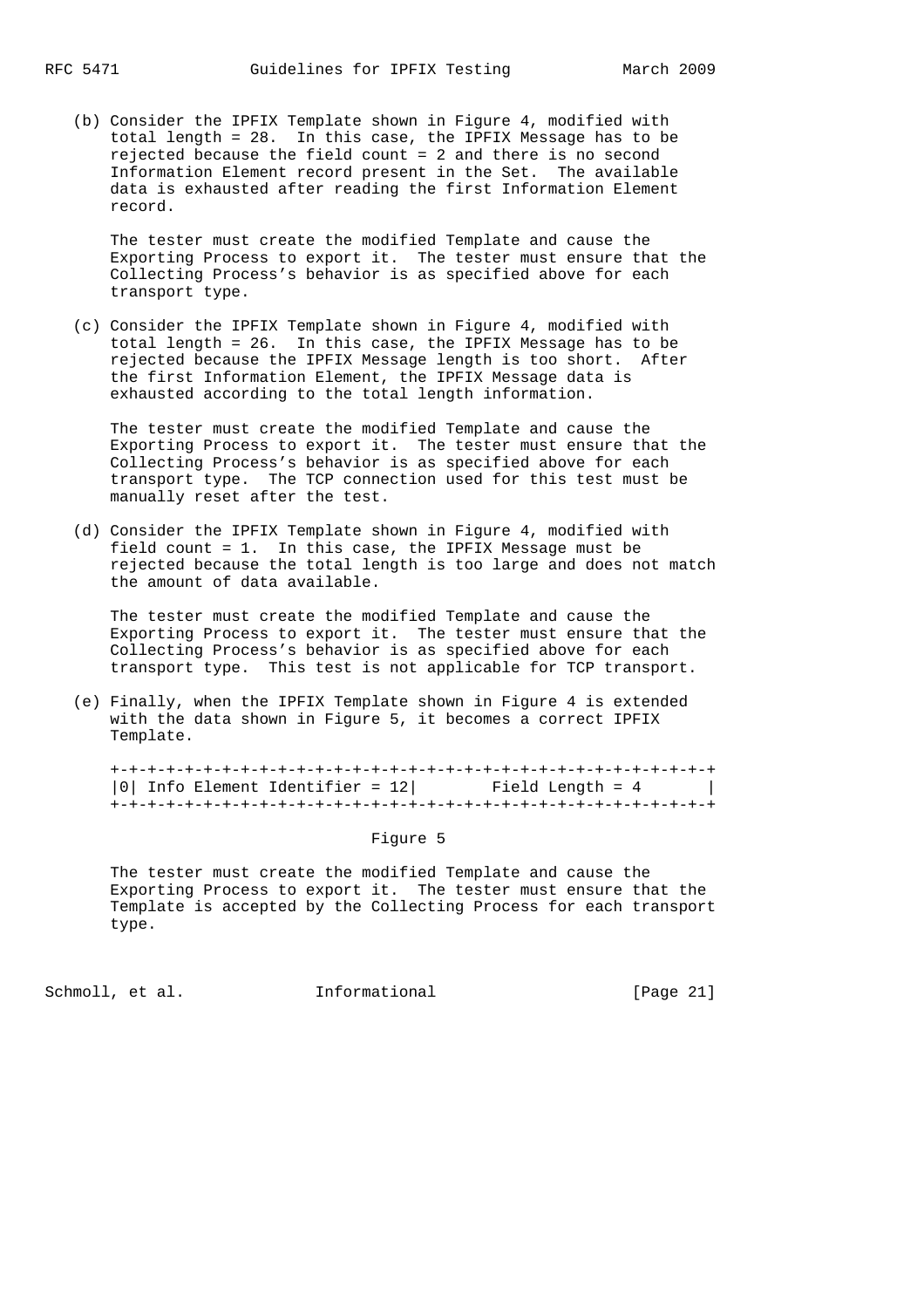The example Template record shown in Figure 6 must be dropped because the scope field count = 0.

 $0$  1 2 3 0 1 2 3 4 5 6 7 8 9 0 1 2 3 4 5 6 7 8 9 0 1 2 3 4 5 6 7 8 9 0 1 +-+-+-+-+-+-+-+-+-+-+-+-+-+-+-+-+-+-+-+-+-+-+-+-+-+-+-+-+-+-+-+-+  $Version = 10$  | Total Length = 30 +-+-+-+-+-+-+-+-+-+-+-+-+-+-+-+-+-+-+-+-+-+-+-+-+-+-+-+-+-+-+-+-+ Export Time = 1155202151 +-+-+-+-+-+-+-+-+-+-+-+-+-+-+-+-+-+-+-+-+-+-+-+-+-+-+-+-+-+-+-+-+  $Sequence Number = 0x12345678$  +-+-+-+-+-+-+-+-+-+-+-+-+-+-+-+-+-+-+-+-+-+-+-+-+-+-+-+-+-+-+-+-+ Observation Domain ID =  $0x33334444$  +-+-+-+-+-+-+-+-+-+-+-+-+-+-+-+-+-+-+-+-+-+-+-+-+-+-+-+-+-+-+-+-+  $Set ID = 3$  | Set Length = 14 +-+-+-+-+-+-+-+-+-+-+-+-+-+-+-+-+-+-+-+-+-+-+-+-+-+-+-+-+-+-+-+-+  $T$ emplate ID = 257 | Field Count = 1 +-+-+-+-+-+-+-+-+-+-+-+-+-+-+-+-+-+-+-+-+-+-+-+-+-+-+-+-+-+-+-+-+ | Scope Field Count =  $0$  | 0| Info Element Identifier = 8 | +-+-+-+-+-+-+-+-+-+-+-+-+-+-+-+-+-+-+-+-+-+-+-+-+-+-+-+-+-+-+-+-+ | Field Length = 4 +-+-+-+-+-+-+-+-+-+-+-+-+-+-+-+-+

#### Figure 6

 The tester must create the Template shown in Figure 6 and cause the Exporting Process to export it. The tester must ensure that the IPFIX Message is discarded by the Collecting Process for each transport type, and must check that the Collecting Process logs an error. The tester must ensure that the Collecting Process also shuts down the SCTP association or closes the TCP connection.

 The tester must create an IPFIX Options Template where the field count is less than the scope field count, and cause the Exporting Process to export it. Use the above IPFIX Options Template with scope field count = 2. The tester must ensure that the Template is discarded by the Collecting Process for each transport type, and must check that the Collecting Process logs an error. The tester must ensure that the Collecting Process shuts down the SCTP association or closes the TCP connection.

### 3.6.5. Incorrect Data Record

 The tester must create the following invalid Data Records and cause them to be exported to the Collecting Process over all applicable combinations of transports and protocols in Section 3.1.

Schmoll, et al. **Informational** [Page 22]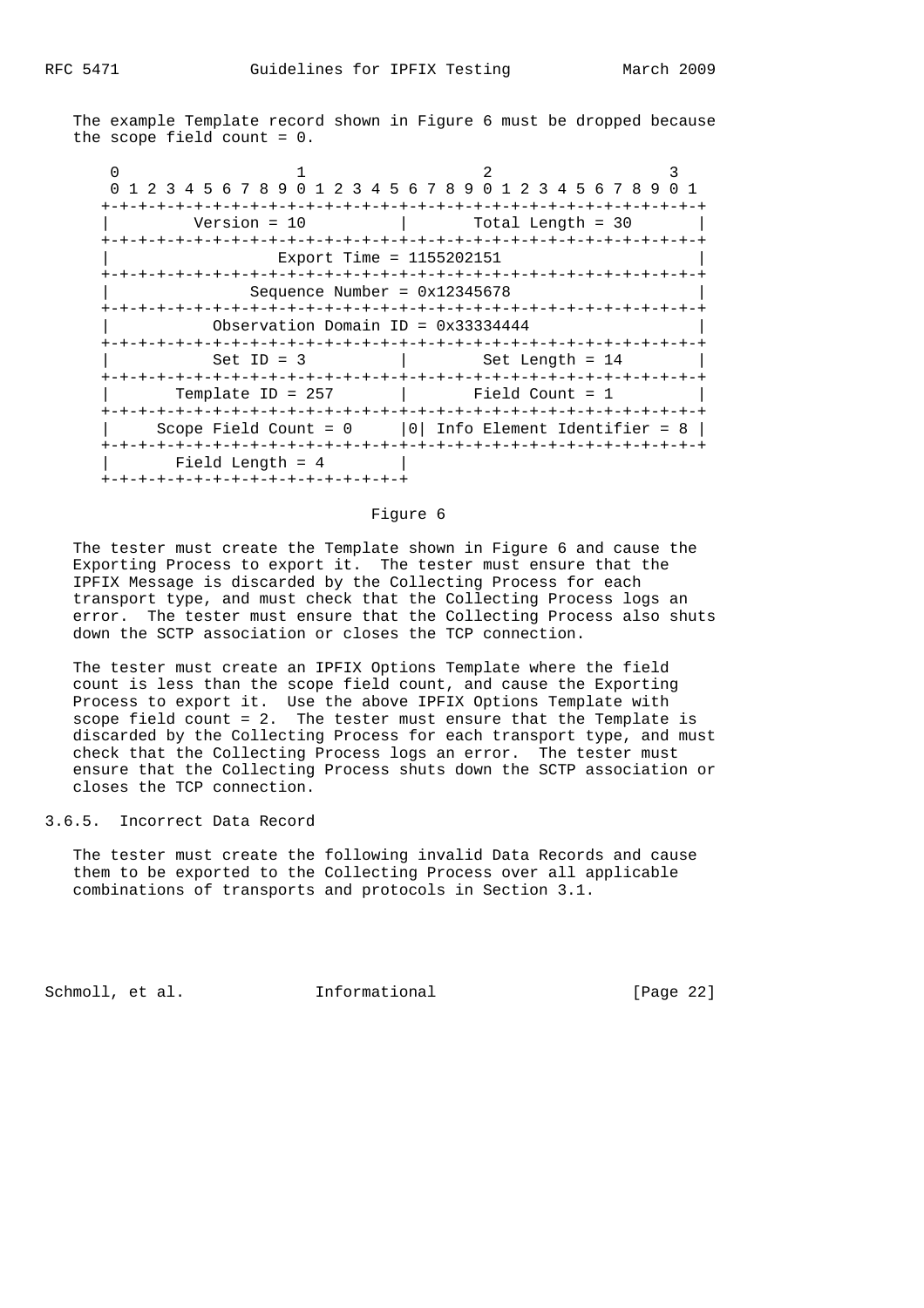- o IPFIX Message too short.
- o Illegal use of reduced size encoding.
- o Invalid length specification in case of variable-length Information Elements.

 The tester must ensure that the Collecting Process discards the IPFIX Message and shuts down the SCTP association or closes the TCP connection.

#### 3.6.6. Export of Non-Matching Template and Data Records

 The tester must create Templates and associated Data Records that fail to conform to those Templates in the following ways:

- o too few Information Elements in Data Record
- o too many Information Elements in Data Record

 The tester must cause the Templates and associated Data Records to be exported to the Collecting Process over all applicable combinations of transports and protocols in Section 3.1.

 The tester must ensure that the Collecting Process discards the IPFIX Message and shuts down the SCTP association or closes the TCP connection.

## 3.6.7. Unknown Set IDs

 The tester must create Template Sets, Option Template Sets, and associated Data Sets using Set IDs which are unknown to the Collecting Process, and cause these to be exported to the Collecting Process over all applicable combinations of transports and protocols in Section 3.1.

 Per Section 3.3.2 of [RFC5101], only the Set ID values 2 and 3 denote valid Sets.

 The tester must ensure that the Collecting Process ignores the unknown Sets, logs a warning, and processes the remainder of the IPFIX Message.

Schmoll, et al. **Informational** [Page 23]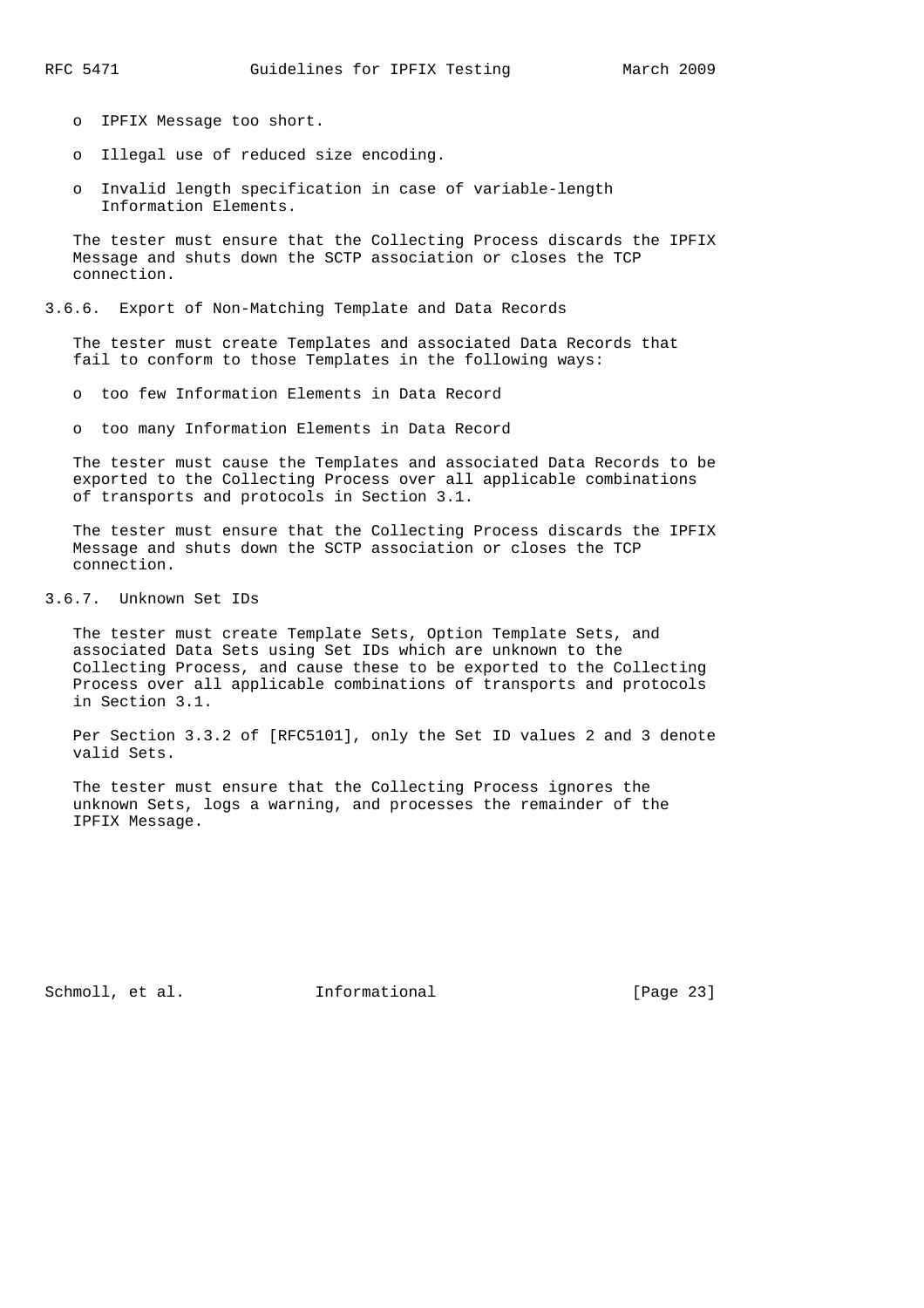3.6.8. Re-Using Template IDs

3.6.8.1. Using SCTP Transport

 Refer to Section 9 of [RFC5101] for the Collecting Process's SCTP Template management specifications.

 The tester must create an IPFIX Template and cause it to be exported to a Collecting Process over SCTP transport.

 The tester must ensure that the Template was correctly received and decoded by the Collecting Process.

 The tester must cause the same Template to be exported to the same Collecting Process over the same SCTP association, and must ensure that the Collecting Process resets the SCTP association and discards the IPFIX Message.

 The tester must create another IPFIX template and cause it to be exported to the Collecting Process over SCTP transport.

 The tester must ensure that the Template was correctly received and decoded by the Collecting Process.

 The tester must modify the Template contents while retaining the same Template ID.

 The tester must cause the modified Template to be exported to the same Collecting Process over the SCTP same association, and must ensure that the Collecting Process resets the SCTP association and discards the IPFIX Message.

The tester must check that an error was logged.

 The tester must create another IPFIX Template and cause it to be exported to the Collecting Process over SCTP transport.

 The tester must ensure that the Template was correctly received and decoded by the Collecting Process.

 The tester must cause a Template Withdrawal Message for the Template to be sent to the Collecting Process over the same SCTP association, and must ensure that the Template has been discarded by the Collecting Process.

 The tester must create Data Records conforming to the Template and cause them to be exported to the Collecting Process over the same SCTP association.

Schmoll, et al. **Informational** [Page 24]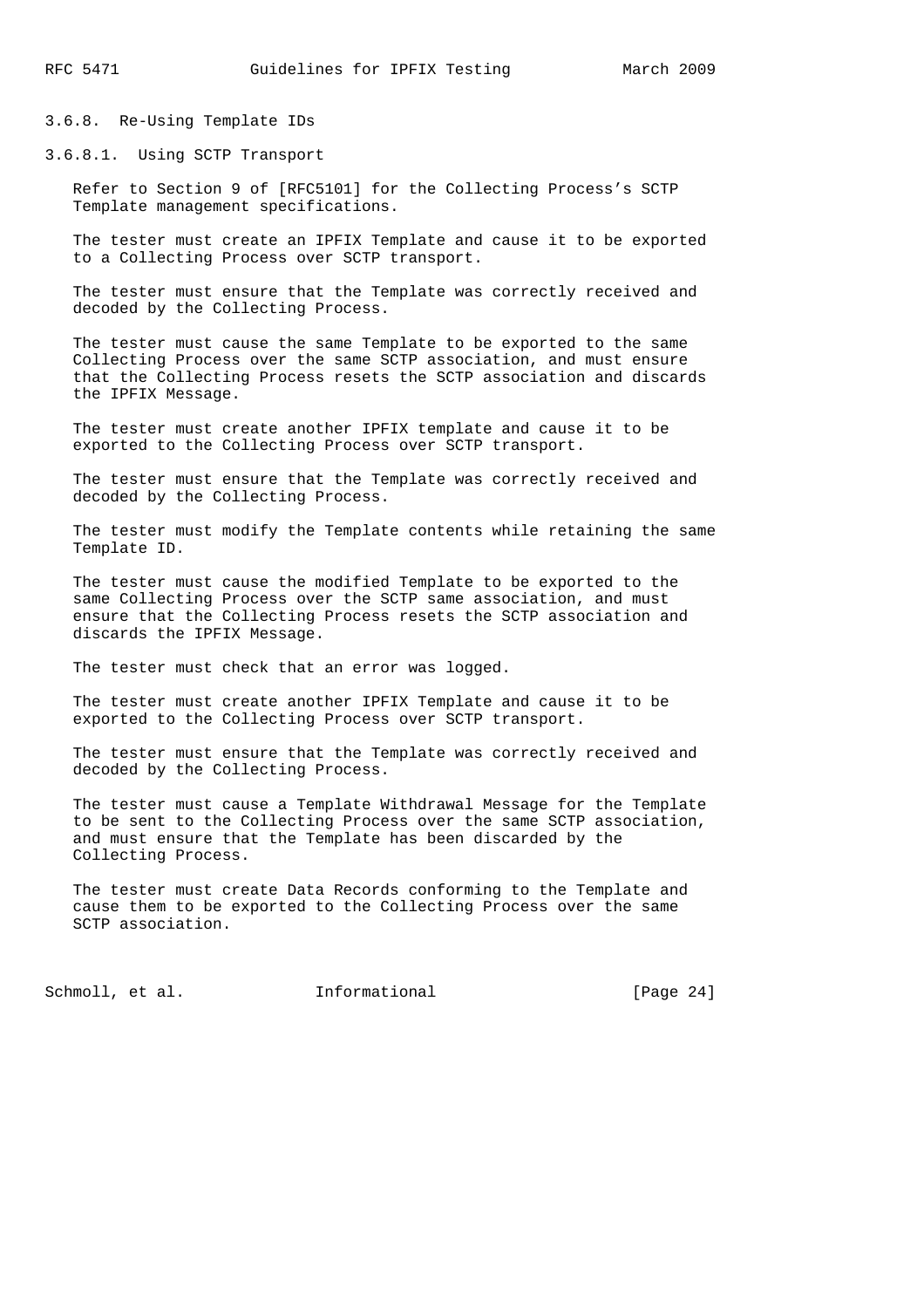The tester must ensure that the Collecting Process discards the Data Records and logs a warning.

 The tester must cause the same Template to be exported to the same Collecting Process over the same SCTP association.

 The tester must ensure that the Template was correctly received and decoded by the Collecting Process.

 The tester must create Data Records conforming to the Template and cause them to be exported to the Collecting Process over the same SCTP association.

 The tester must ensure that the Collecting Process correctly receives and decodes the Data Records.

3.6.8.2. Using TCP Transport

 Refer to Section 10.4.3 of [RFC5101] for the Collecting Process's TCP Template management specifications.

 The tester must create an IPFIX Template and cause it to be exported to a Collecting Process over TCP transport.

 The tester must ensure that the Template was correctly received and decoded by the Collecting Process.

 The tester must cause the same Template to be exported to the same Collecting Process over the same TCP connection, and must ensure that the Collecting Process resets the TCP connection and discards the IPFIX Message.

 The tester must create an IPFIX Template and cause it to be exported to the Collecting Process over TCP transport.

 The tester must ensure that the Template was correctly received and decoded by the Collecting Process.

 The tester must modify the Template contents while retaining the same Template ID.

 The tester must cause the modified Template to be exported to the same Collecting Process over the same TCP connection, and must ensure that the Collecting Process resets the TCP connection and discards the IPFIX Message.

The tester must check that an error was logged.

Schmoll, et al. **Informational** [Page 25]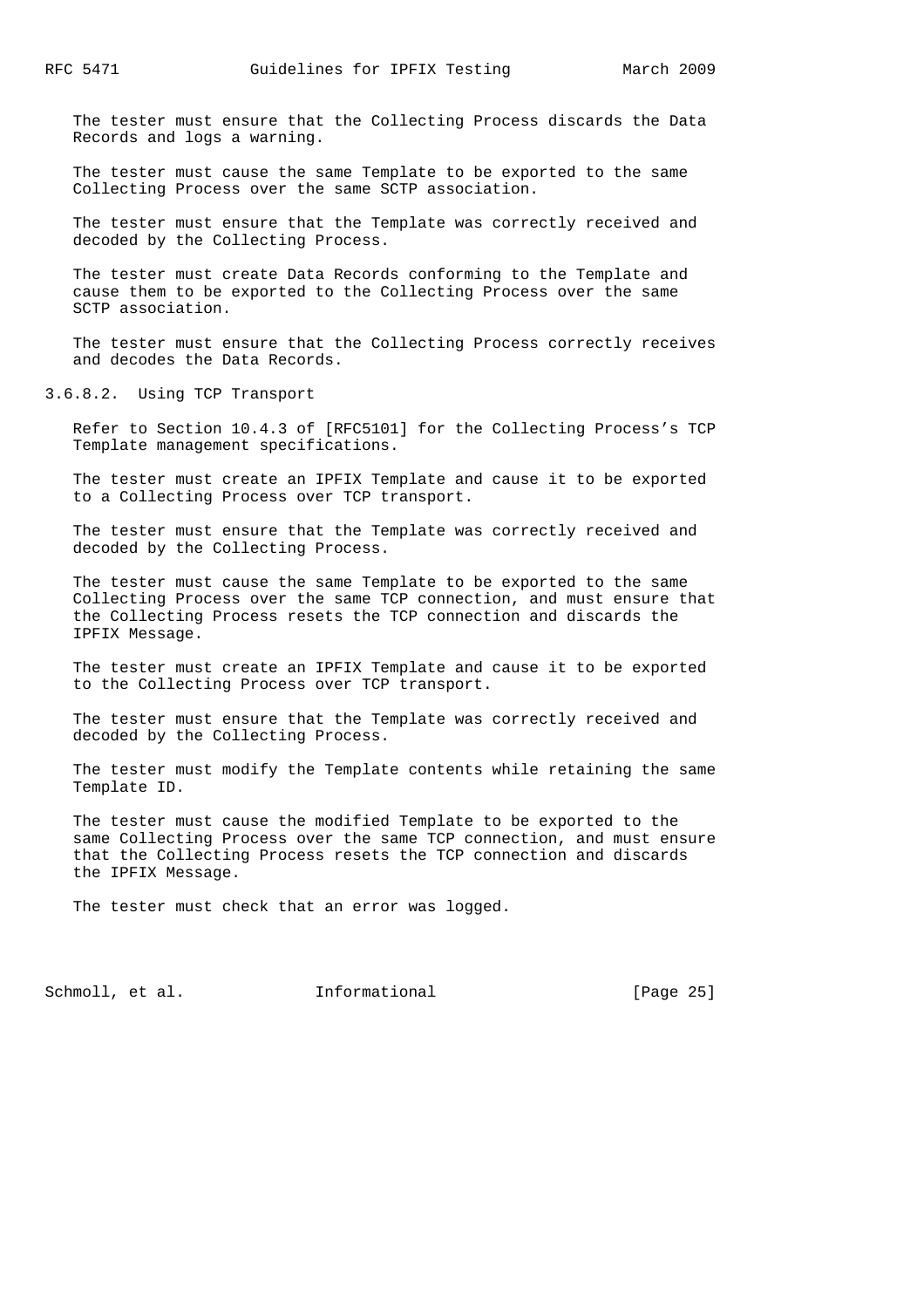The tester must create another IPFIX Template and cause it to be exported to the Collecting Process over TCP transport.

 The tester must ensure that the Template was correctly received and decoded by the Collecting Process.

 The tester must cause a Template Withdrawal Message for the Template to be sent to the Collecting Process over the same TCP connection, and must ensure that the Template has been discarded by the Collecting Process.

 The tester must create Data Records conforming to the same Template and cause them to be exported to the same Collecting Process over the same TCP connection.

 The tester must ensure that the Collecting Process discards the Data Records and logs a warning.

 The tester must cause the same Template to be exported to the same Collecting Process over the same TCP connection.

 The tester must ensure that the Template was correctly received and decoded by the Collecting Process.

 The tester must create Data Records conforming to the Template and cause them to be exported to the same Collecting Process over the same TCP connection.

 The tester must ensure that the Collecting Process correctly receives and decodes the Data Records.

3.6.8.3. Using UDP Transport

 Refer to Sections 10.3.6 and 10.3.7 of [RFC5101] for the UDP Template management specifications.

3.6.8.3.1. Re-Using the Same Template ID inside the Template Lifetime

 The tester must create an IPFIX Template and cause it to be exported to a Collecting Process over UDP transport.

 The tester must ensure that the Template was correctly received and decoded by the Collecting Process.

 Before the Template lifetime expires on the Collecting Process, the tester must cause the same Template to be exported over the same UDP connection to the same Collecting Process and must ensure that the Collecting Process accepts the Template.

Schmoll, et al. **Informational** [Page 26]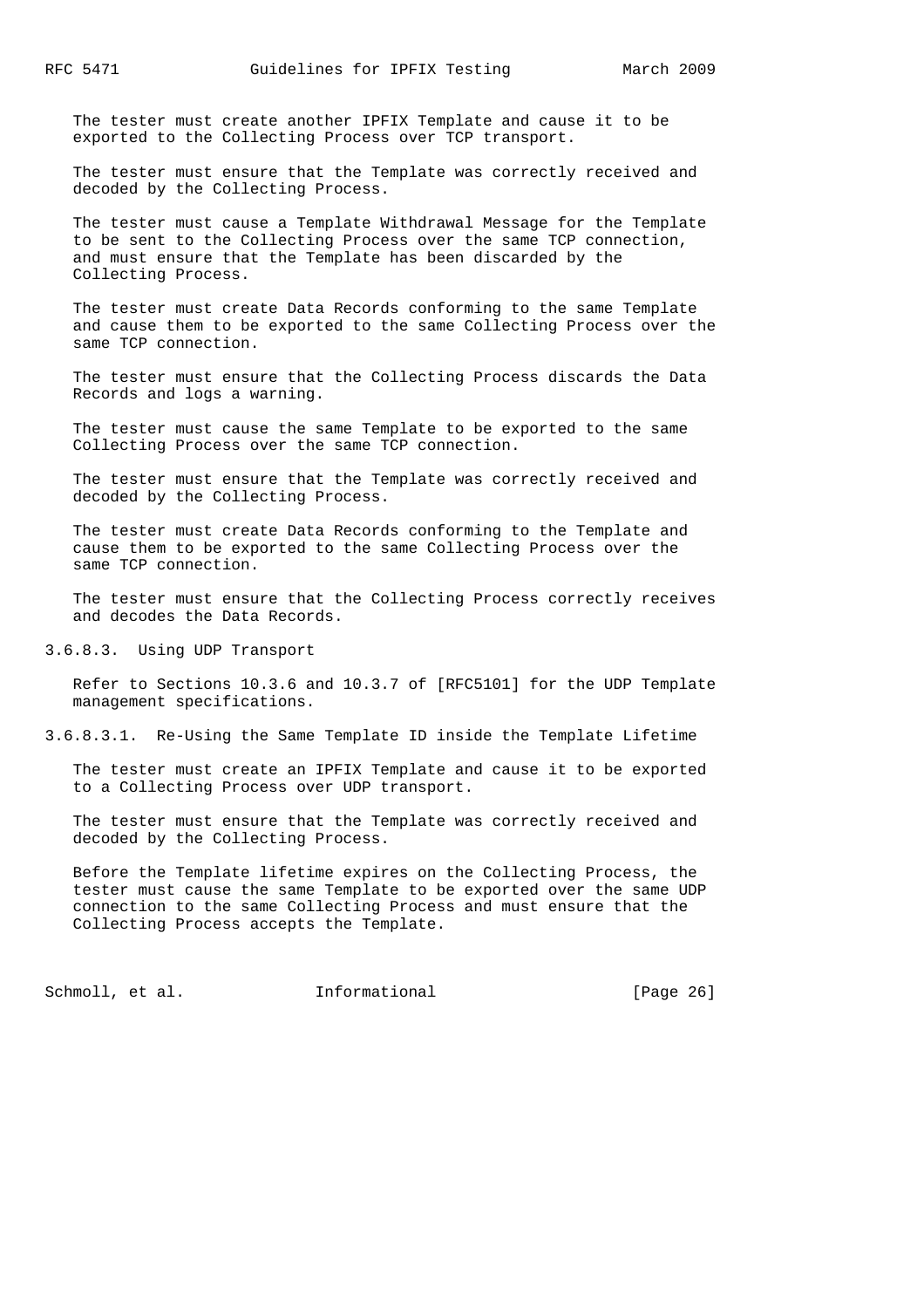The tester must create a different Template with the same ID and must cause this to be exported to the same Collecting Process over the same UDP connection before the original Template lifetime expires.

 The tester must ensure that the Collecting Process does not reject the new Template.

 The tester must create Data Records conforming to the new Template and cause them to be exported to the same Collecting Process over the same UDP connection.

 The tester must ensure that the Collecting Process correctly receives and decodes the Data Records.

3.6.8.3.2. Re-Using the Same Template ID after the Template Lifetime

 The tester must create an IPFIX Template and cause it to be exported to a Collecting Process over UDP transport.

 The tester must ensure that the Template was correctly received and decoded by the Collecting Process.

 The tester must allow the received Template lifetime to expire on the Collecting Process.

 The tester must create Data Records conforming to the Template and cause them to be exported to the same Collecting Process over the same UDP connection.

 The tester must ensure that the Collecting Process discards the Data Records.

The tester must check that the Collecting Process logs a warning.

 The tester must cause the same Template to be exported to the same Collecting Process over the same UDP connection.

 The tester must ensure that the Template was correctly received and decoded by the Collecting Process.

 The tester must create Data Records conforming to the Template and cause them to be exported to the same Collecting Process over the same UDP connection.

 The tester must ensure that the Collecting Process correctly receives and decodes the Data Records.

Schmoll, et al. **Informational** [Page 27]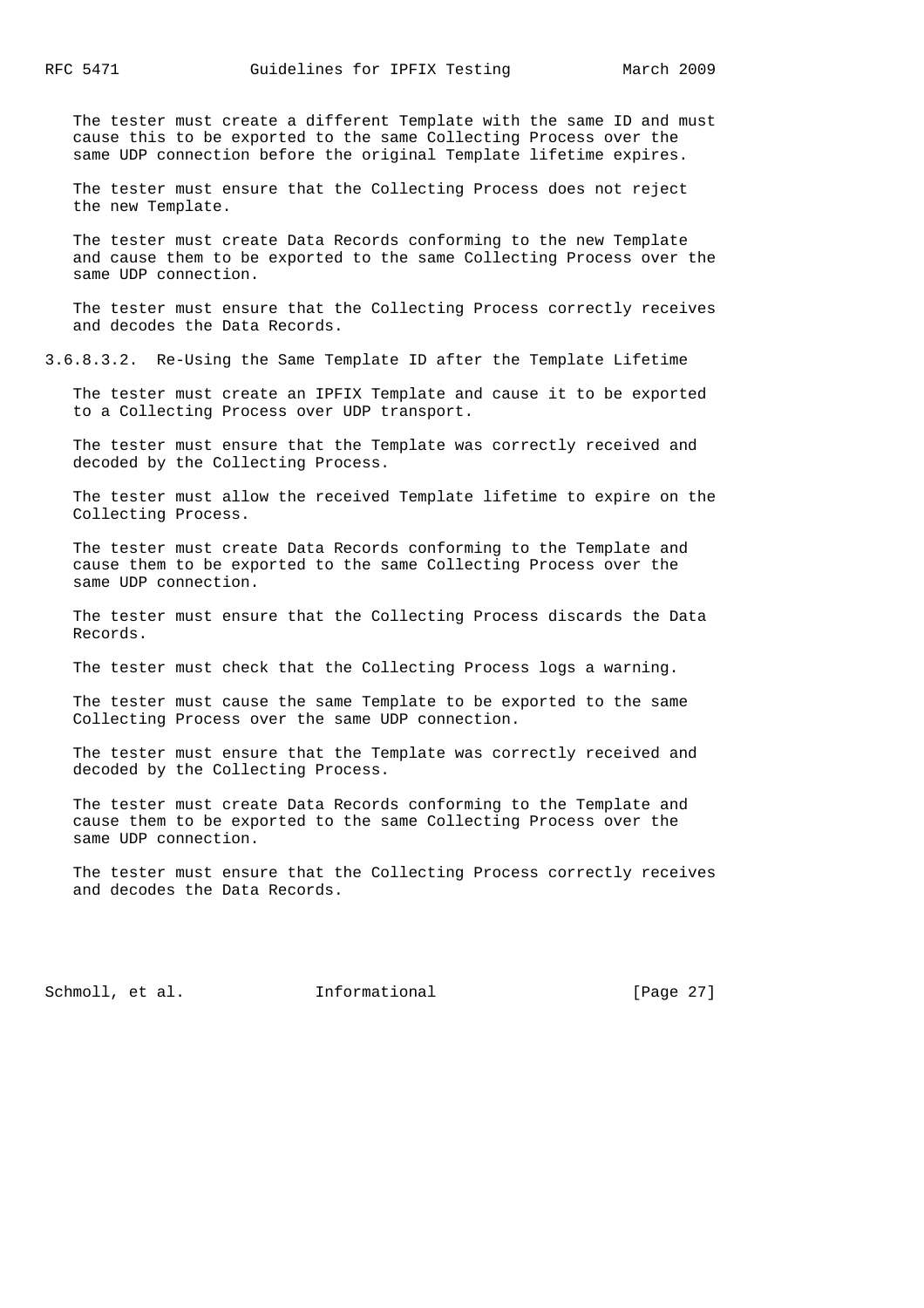## 3.7. TLS Connectivity and Policy Selection

 This section lists tests that verify connectivity over TLS and Datagram Transport Layer Security (DTLS) and proper selection of TLS policies as specified in the IPFIX Protocol. It specifically does NOT purport to test the security of IPFIX Message transport over TLS or DTLS, as evaluating the security of a transport session is really a test of the TLS or DTLS implementation over which a given IPFIX implementation runs, and as such is out of scope for this document.

Refer to Section 11 of [RFC5101] for the security specifications.

3.7.1. TLS Test Setup

 Setting up for TLS connectivity and policy testing requires the creation of appropriate X.509 certificates and private keys for a test environment and the configuration of a DNS server to answer with consistent information for the hosts used in the test.

The tester must configure the following certificates:

- 1. A Certificate Authority (CA) certificate and associated private key for signing the following certificates.
- 2. One certificate and associated private key, with a CN (Common Name) or subjectAltName extension of type dNSName containing the fully qualified domain name of the host, signed by the CA certificate in 1, for each IPFIX Exporting Process in the test.
- 3. One certificate and associated private key, with a CN (common name) or subjectAltName extension of type dNSName containing the fully qualified domain name of the host, signed by the CA certificate in 1, for each IPFIX Collecting Process in the test.

 The tester must configure consistent forward (A, AAAA) DNS records for each host in the test on a DNS server used by the hosts for name resolution. Note that there is no need to configure reverse (PTR) DNS records for the hosts, as no part of the protocol uses reverse lookups.

 The tester must ensure that the Exporting Process and Collecting Process are on different hosts.

Schmoll, et al. **Informational** [Page 28]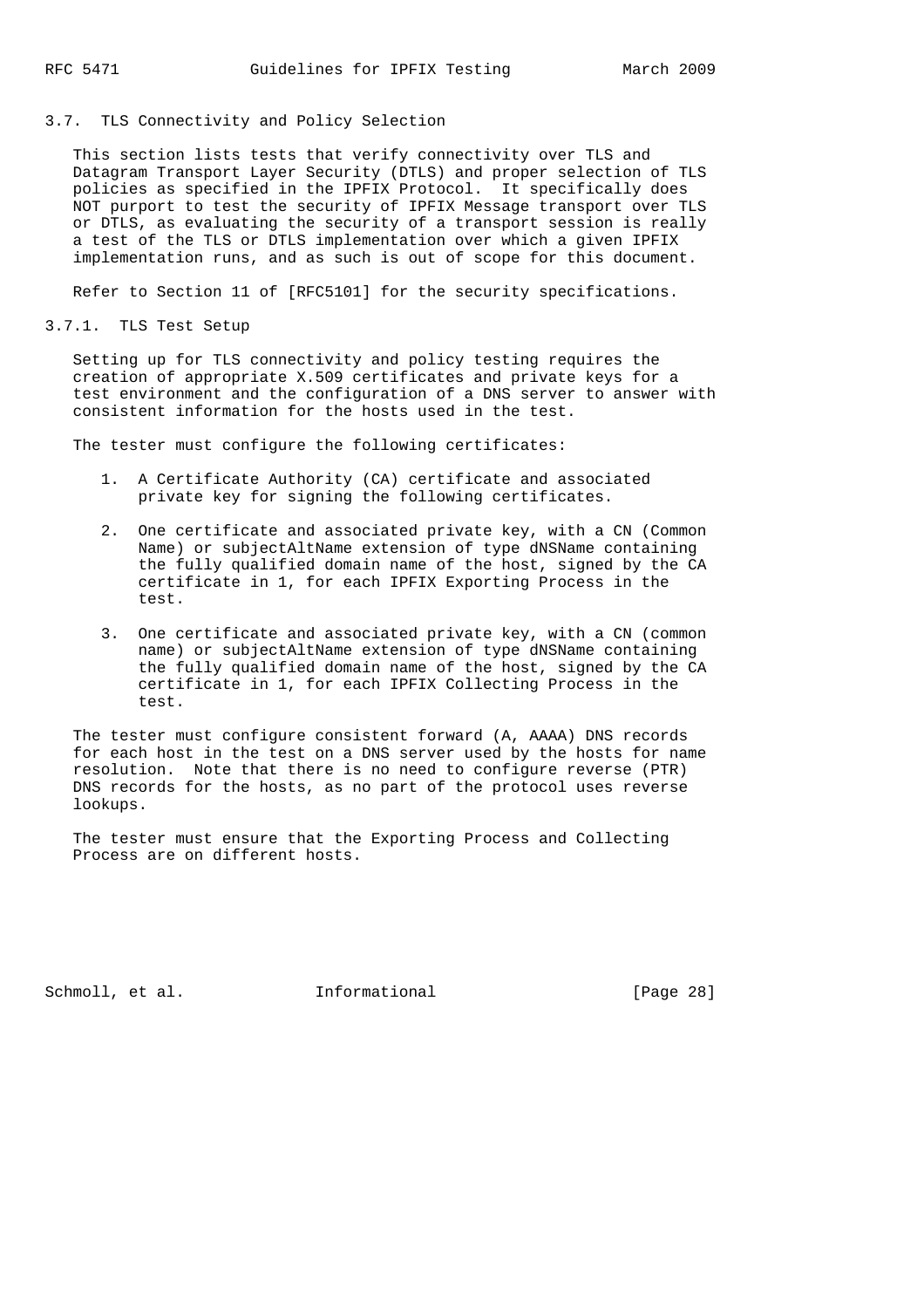### 3.7.2. TLS over TCP Connectivity Test

The tester must set up certificates and DNS as in Section 3.7.1.

 The tester must configure one Exporting Process and one Collecting Process with their appropriate certificates to transfer IPFIX Messages over TLS over TCP.

 The tester must create an IPFIX Template and associated Data Record, and cause them to be exported over the TCP connection.

 The tester must ensure that a TCP connection and a TLS connection were established, must ensure that data was exchanged, and must ensure that the data received at the Collecting Process is correct.

#### 3.7.3. DTLS over UDP Connectivity Test

The tester must set up certificates and DNS as in Section 3.7.1.

 The tester must configure one Exporting Process and one Collecting Process with their appropriate certificates to transfer IPFIX Messages over DTLS over UDP.

 The tester must create an IPFIX Template and associated Data Record, and cause them to be exported over the UDP connection.

 The tester must ensure that UDP packets were sent and a DTLS connection was established, must ensure that data was exchanged, and must ensure that the data received at the Collecting Process is correct.

3.7.4. DTLS over PR-SCTP Connectivity Test

The tester must set up certificates and DNS as in Section 3.7.1.

 The tester must configure one Exporting Process and one Collecting Process with their appropriate certificates to transfer IPFIX Messages over DTLS over the Partially Reliable-Stream Control Transmission Protocol (PR-SCTP).

 The tester must create an IPFIX Template and associated Data Record, and cause them to be exported over the SCTP association.

 The tester must ensure that an SCTP association and a DTLS connection were established, must ensure that data was exchanged, and must ensure that the data received at the Collecting Process is correct.

Schmoll, et al. **Informational** [Page 29]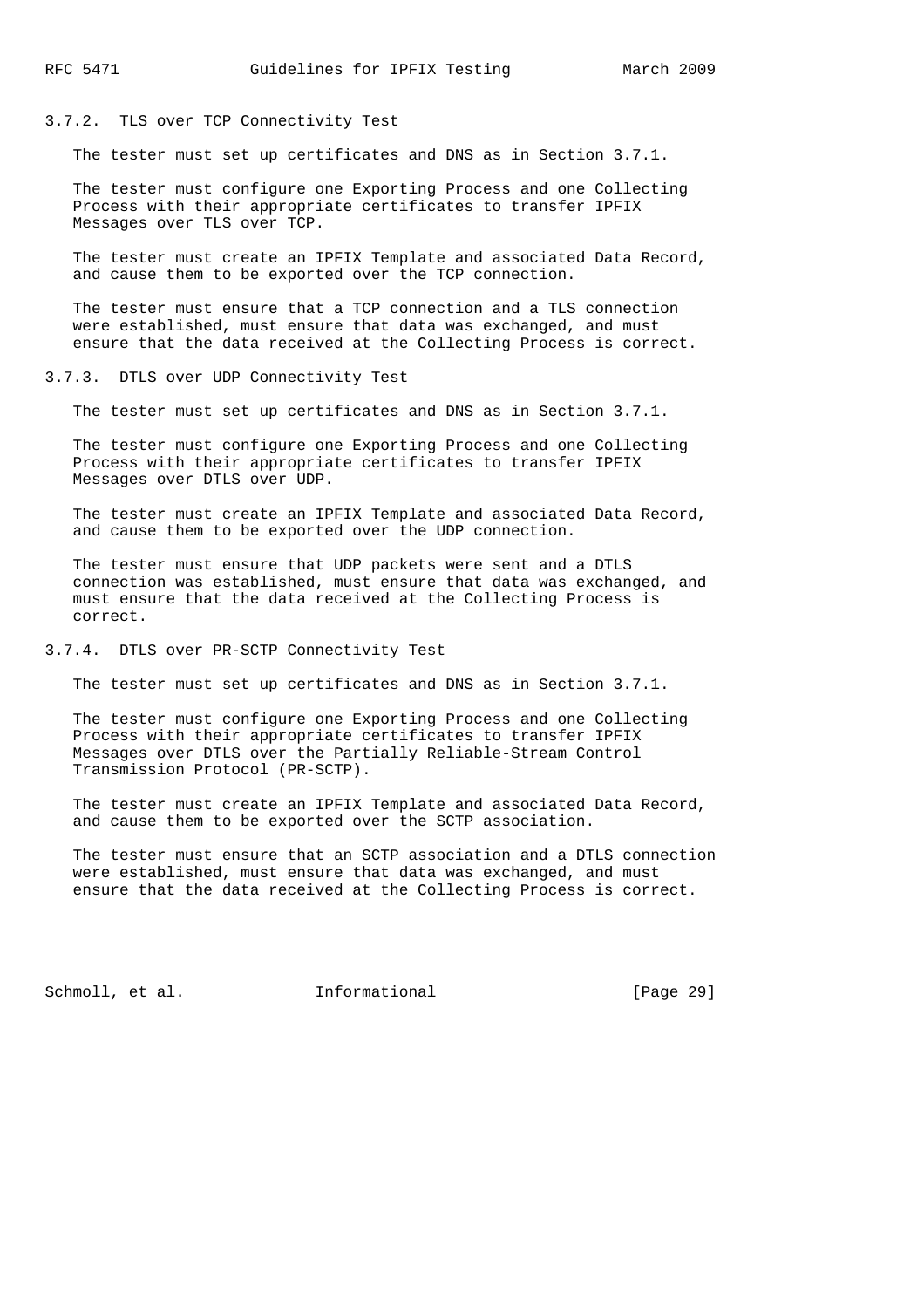3.7.5. TLS Bidirectional Authentication Policy Test

 This is an optional test for Collecting Processes only; it requires the modification of an Exporting Process to NOT present a certificate.

 The tester must modify an Exporting Process to NOT present a certificate.

 The tester must perform the connectivity tests in Sections 3.7.2, 3.7.3, and 3.7.4.

 The tester must ensure that the Collecting Process rejects the TLS or DTLS connection establishment.

3.7.6. Exporting Process Identity Mismatch TLS Policy Test

The tester must set up certificates and DNS as in Section 3.7.1.

 The tester must use a certificate for the Exporting Process that does NOT match the fully qualified domain name of the host on which the Exporting Process runs.

 The tester must Perform the connectivity tests in Sections 3.7.2, 3.7.3, and 3.7.4.

 The tester must ensure that the Collecting Process rejects the TLS or DTLS connection establishment.

3.7.7. Collecting Process Identity Mismatch TLS Policy Test

The tester must set up certificates and DNS as in Section 3.7.1.

 The tester must use a certificate for the Collecting Process that does NOT match the fully qualified domain name of the host on which the Collecting Process runs.

 The tester must perform the connectivity tests in Sections 3.7.2, 3.7.3, and 3.7.4.

 The tester must ensure that the Exporting Process rejects the TLS or DTLS connection establishment.

4. Security Considerations

This memo raises no security issues.

Schmoll, et al. **Informational** [Page 30]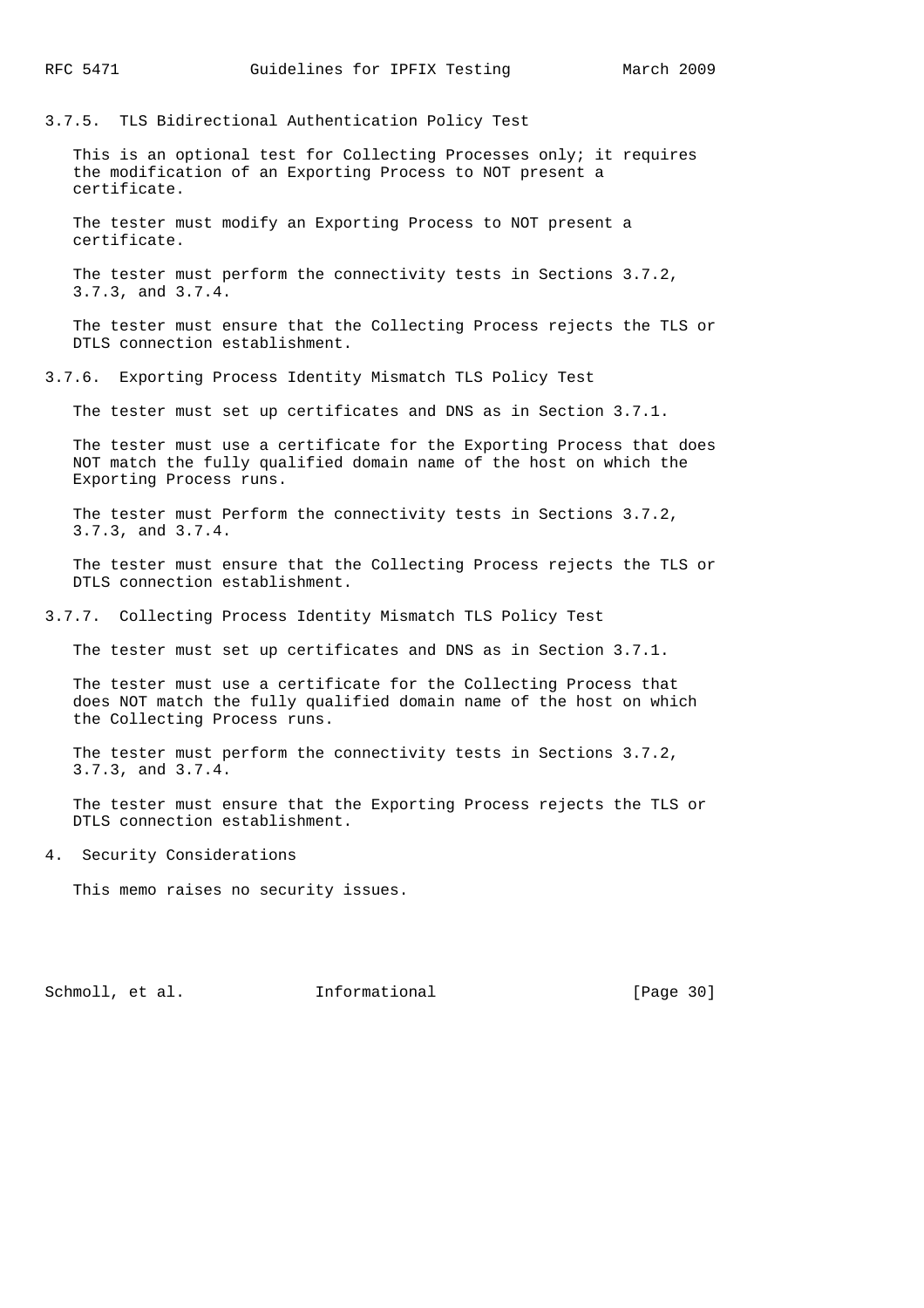## 5. Acknowledgments

 The authors wish to thank Brian Trammell for contributing the initial text for Section 3.7.

### 6. Normative References

- [RFC2119] Bradner, S., "Key words for use in RFCs to Indicate Requirement Levels", BCP 14, RFC 2119, March 1997.
- [RFC3917] Quittek, J., Zseby, T., Claise, B., and S. Zander, "Requirements for IP Flow Information Export (IPFIX)", RFC 3917, October 2004.
- [RFC5101] Claise, B., Ed., "Specification of the IP Flow Information Export (IPFIX) Protocol for the Exchange of IP Traffic Flow Information", RFC 5101, January 2008.
- [RFC5102] Quittek, J., Bryant, S., Claise, B., Aitken, P., and J. Meyer, "Information Model for IP Flow Information Export", RFC 5102, January 2008.
- [RFC5470] Sadasivan, G., Brownlee, N., Claise, B., and J. Quittek, "Architecture for IP Flow Information Export", RFC 5470, March 2009.
- [RFC5472] Zseby, T., Boschi, E., Brownlee, N., and B. Claise, "IP Flow Information Export (IPFIX) Applicability", RFC 5472, March 2009.

Schmoll, et al. **Informational** [Page 31]